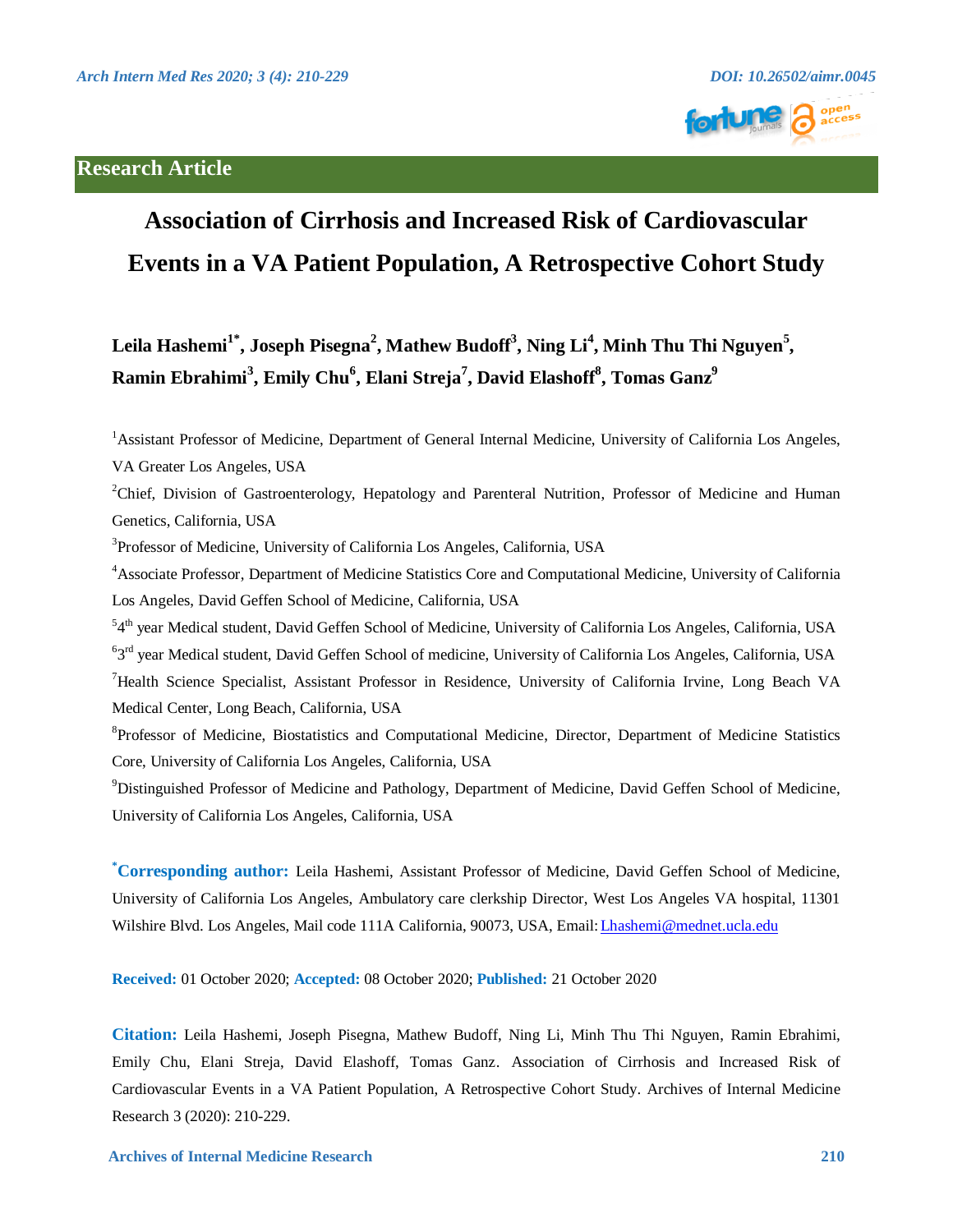### **Abstract**

**Background:** There is conflicting evidence regarding prevalence and incidence of atherosclerotic cardiovascular disease (ASCVD) in patients with liver cirrhosis. The risk factors associated with ASCVD within this group of patients have not been investigated previously.

**Methods and Results:** This is a retrospective longitudinal study utilizing the Veterans Affairs (VA) Greater Los Angeles Electronic Medical Record of 623 patients with diagnosis of liver disease. We investigated the incidence of ASCVD events and risk factors associated with ASCVD in these patients. We observed an increase in prevalence of ASCVD events in patients with cirrhosis compared to liver disease patients without cirrhosis (19.12% vs 2.46%).

Although the cirrhosis group patients were older but, in our Cox-regression model, after adjusting for traditional ASCVD risk factors especially age, cirrhosis remained a major risk factor for ASCVD events with a hazard ratio (HR) of 5.73 (CI: 2.74-12.72). In the subgroup analysis of cirrhosis group, transferrin saturation greater or equal to 40% had 4.27 times higher risk of ASCVD events than lower transferrin saturation.

**Conclusion:** We propose that the liver damage and subsequent decrease in hepcidin production in patients with cirrhosis would cause a major increase in Non-Transferrin-Bound Iron (NTBI) in circulation. Circulating NTBI promotes endothelial dysfunction, produces reactive oxygen species (ROS), and exposes important biomolecules, like low density lipoprotein (LDL), to oxidative stress to facilitate atherosclerosis. Accordingly, these epidemiological results provide evidence for further translational investigations to identify factors to mitigate the development of ASCVD.

**Keywords:** Cirrhosis; Atherosclerotic Cardiovascular Disease; Inflammation; Transferrin Saturation (T-Sat); Survival Analysis

### **1. Introduction**

Cardiovascular disease (CVD) is a leading cause of morbidity and mortality globally [1]. According to the American Heart Association, at least 48% of adults in the United States (US) have some degree of cardiovascular disease [1]. Liver cirrhosis (LC) is also a major health problem, affecting about 1.8% of adults in the US and contributing to 12.8% of total US mortalities each year [2]. Although there is mutual interaction between the function of the cardiovascular system and the liver, the association between LC and CVD remains unclear. It had been previously believed that patients with LC have a more favorable cardiovascular risk profile due to depletion of clotting factors, thrombocytopenia, lower cholesterol level, lower blood pressure, and malnutrition [3]. However, patients with LC also tend to have an increased inflammatory state, triggered by cytokines and growth factors that can play a role in atherosclerosis [4].

Recent studies on the association between LC and CVD have incongruous results. Some studies have shown increased prevalence of CVD in patients with LC [5-6] while others have shown decreased rate [7] or no difference [8-9]. A recent study showed that the overall incidence rates of acute coronary syndrome (ACS) and peripheral arterial disease (PAD) in cirrhotic patients were 2.81 and 2.97 per 1000 person-years, respectively. These patients had a significantly higher risk of ACS and PAD compared with those without liver disease [5]. Conversely, a study that assessed the prevalence and severity of atherosclerosis in the carotid and vertebral arteries of cirrhotic patients showed a lower prevalence of cerebrovascular accident (CVA) and ischemic CVD in cirrhosis compared to non-cirrhosis. Interestingly,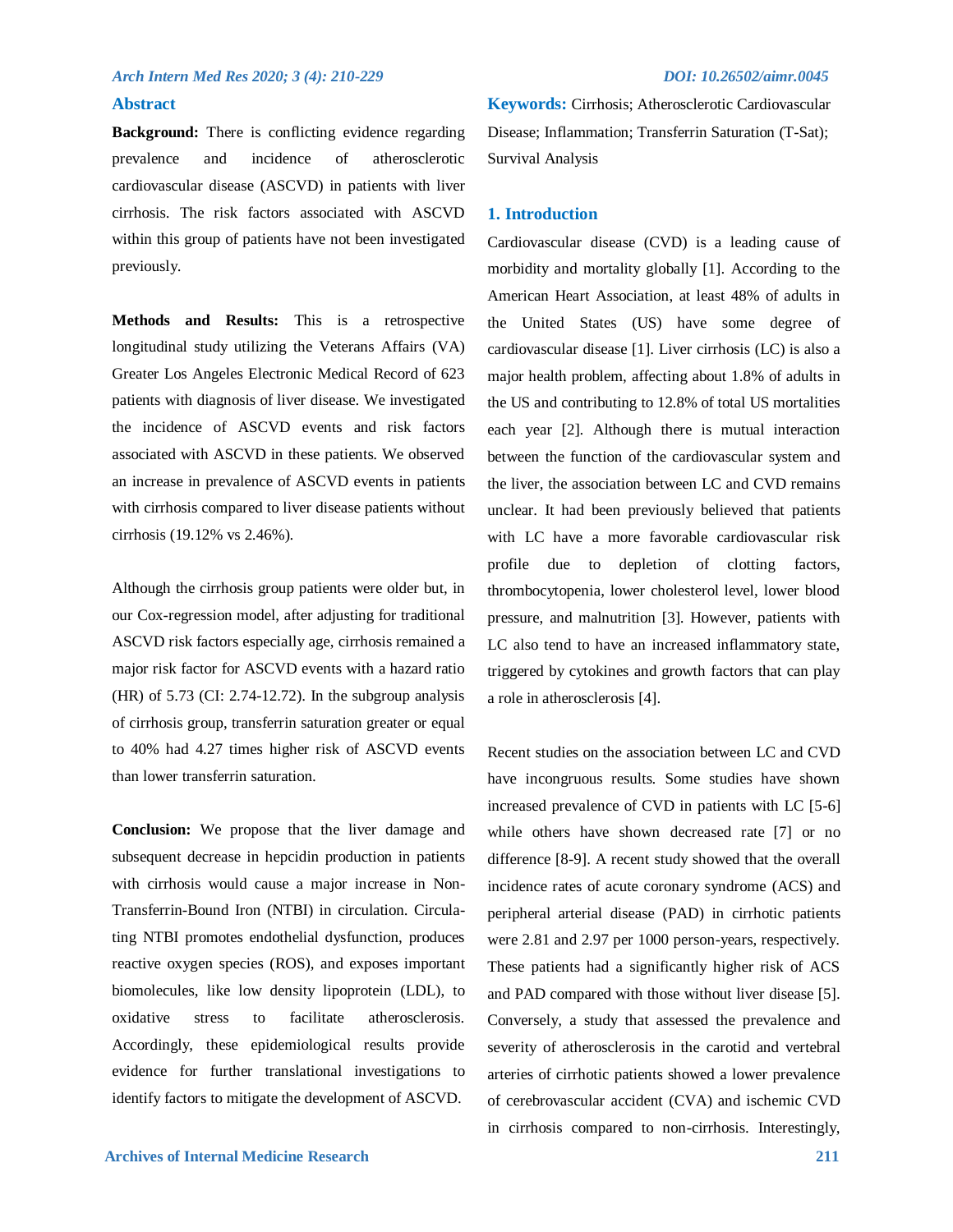although both cohorts had the same severity of atherosclerotic plaques, cirrhotic patients had less abnormal flow pattern [7]. A different study examining the prevalence of coronary artery disease (CAD) found no significant difference between cirrhotic patients and controls (77% vs. 65%) [8]. Moreover, another study showed no significant difference in prevalence of obstructive CAD between cirrhotic and non-cirrhotic patients (7.2% vs. 7.9%). However, cirrhotic patients had a higher prevalence of non-obstructive CAD compared to non-cirrhotic patients (30.6% vs. 23%) [9].

Despite discordant results on the association between LC and CVD, it is well established that cardiovascular complications in patients with LC are a major cause of perioperative mortality following major surgeries, especially liver transplant surgery [10]. Therefore, it is important to understand the clinical significance of LC in relation to CVD. This study aims to assess incidence and prevalence of CVD and risk factors in patients with LC compared to those without cirrhosis in Veterans.

### **2. Methodology**

This is a retrospective cohort study utilizing the Veterans Affairs (VA) Greater Los Angeles Electronic Medical Record of 3000 patients with International Classification of Disease 9 (ICD-9) and International Classification of Disease 10 (ICD-10) codes of chronic

liver disease from January 1 2000 to December 30 2017 from inpatient and outpatient visits. Each patient's chart was reviewed to extract data used for analyses. Patients without a histology report, imaging report, or a liver clinic note confirming their liver disease diagnoses were excluded from the analyses. The sample size after excluding these patients was 684 (Figure 1). This population included patients with confirmed diagnosis of cirrhosis by Fibroscan, liver biopsy, complications of cirrhosis or a liver clinic note with an ICD9/10 code for cirrhosis. The final cohort included 153 patients with a confirmed diagnosis of cirrhosis and a non-cirrhotic cohort of 531 control patients with either non-alcoholic fatty liver disease (NAFLD), hepatitis C, hepatitis B and alcoholic liver disease (supplement table 3). Patients who had their atherosclerotic cardiovascular disease (ACSVD) event before the diagnosis of liver disease or unknown date of ASCVD event were also excluded from the analysis (Figure 1). ASCVD events extracted from the chart review and included ST-elevation MI (STEMI) and non-ST- elevation MI (NSTEMI) needing interventions like percutaneous coronary intervention (PCI) or coronary artery bypass graft (CABG), coronary artery disease status PCI or CABG, ischemic stroke, transient ischemic event and peripheral vascular disease requiring revascularization (Table 1). Type two myocardial infarction due to anemia, shock and hypovolemia was excluded.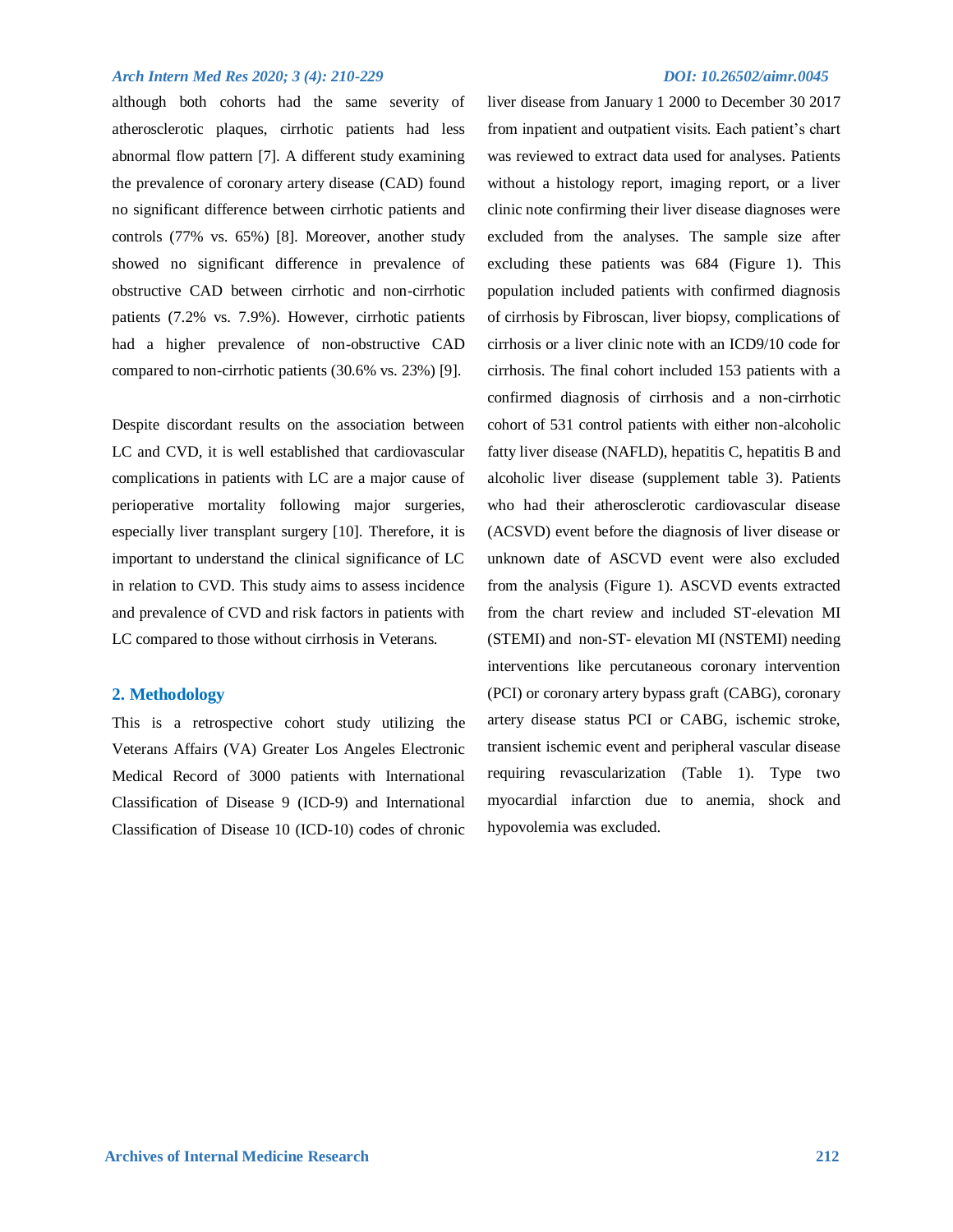

### **Figure 1:** Inclusion/Exclusion criteria

| <b>ASCVD</b> diagnosis | <b>After censoring</b> |
|------------------------|------------------------|
| pad s/p angioplasty    | 3(7.89%)               |
| MI                     | $2(5.26\%)$            |
| <b>STEMI</b>           | 4(10.52%)              |
| <b>NSTEMI</b>          | 5(13.15%)              |
| <b>CVA</b>             | 10(26.31)              |
| unstable angina        | 10(26.31%)             |
| TIA                    | 4(10.52%)              |

**Table 1:** ASCVD events (this table shows the ASCVD events included in the study).

 **Archives of Internal Medicine Research 213** The values used for the analysis included systolic blood pressure, lipid panel, medication list, lab values including liver function test and body mass index (BMI). These were extracted from the last visit during the timeframe of the study. ASCVD events were collected from the chart by reviewing the problem list, hospital admission and discharge notes, cardiology, neurology, vascular and primary care notes. Each diagnosis was confirmed by reviewing brain, cardiac, and vascular imaging and procedure notes, including

angiography note and surgical note. If a patient had dual care in the community or he/she was on active duty, his/her outside charts were accessed via Joint Legacy Viewer (JLV) to confirm the diagnosis of liver disease and ASCVD events. Patients were considered to have type 2 diabetes mellitus (T2DM) if they had two recorded HgA1c higher than 6.5 or they were prescribed any blood sugar lowering medications during the timeframe of the study. The medication list was extracted from the pharmacy databases. Only one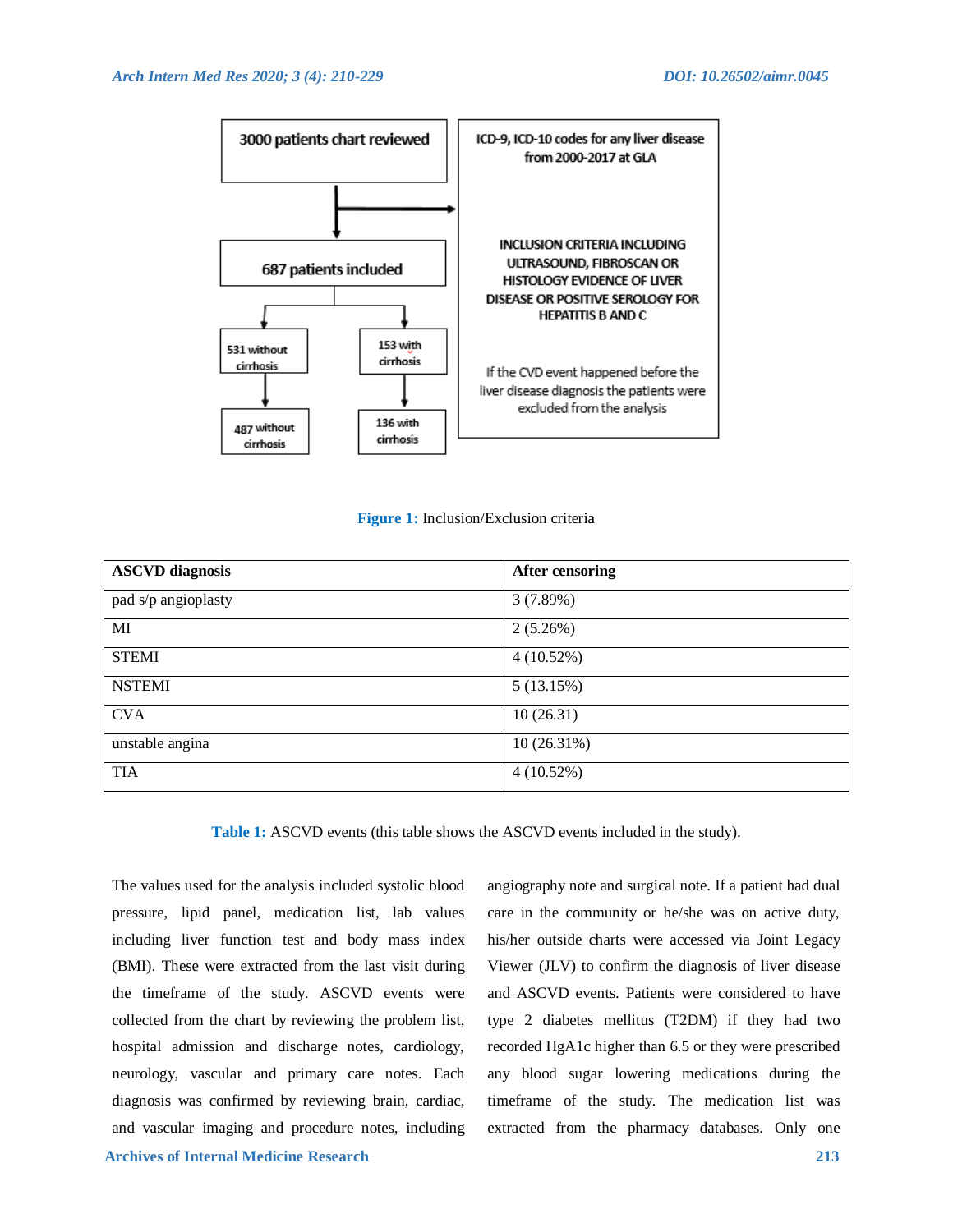patient had type 1 diabetes. Patients were considered to have hypertension if the diagnosis of hypertension was part of the problem list in the chart and hypertension was included in the assessment and plan section of the primary care notes or their average systolic blood pressure was higher than 140 mm-hg in last the 12 months of the study timeframe.

Free text search was used to search the entire chart for family history of early cardiovascular disease and history of smoking, drug or alcohol abuse. Alcohol abuse is defined as having either more than 14 drinks per week, a DUI, or participation in substance use disorder programs. Drug abuse is defined as any documented use of recreational or prescription drugs for purposes other than those for which they were prescribed. For smoking history, pack years (multiplying the number of packs of cigarettes smoked per day by the number of years the person has smoked) was recorded when available. The sex, race, and age of the patient were obtained from the chart face sheet. Free text search was employed if there was any doubt about the patient demographic. Race was unable to be confirmed in 10% of the patients.

Iron markers including ferritin, transferrin, serum iron and TIBC were collected from the time of cardiovascular events or cirrhosis diagnosis. Only 189 patients without cirrhosis and 94 patients with cirrhosis had iron markers recorded in their chart. International Normalized Ratio (INR) values were missing for most patients. The inflammatory markers Erythrocyte Sedimentation Rate (ESR) and C-Reactive Protein (CRP) were not available for the majority of patients in

both groups. This study was approved by Greater Los Angeles Veterans Affairs Medical Centers' Institutional Review Boards. Due to the non-invasive nature and patient anonymity, this study was exempt from written consent. This data was provided under contract by the US Department of Veterans Affairs (VA) and cannot be made available to other researchers for replication or reproducibility purposes. Therefore, details about the study methods and procedures can be provided upon request.

### **2.1 Statistical analysis**

Patient's level characteristics were reported using mean and standard deviation for continuous variables and frequency and percentage for categorical variables. A student-t test or Wilcoxon rank-sum test was used to compare continuous variables and a Chi-square test or Fisher's exact test was used to compare categorical variables between groups. Kaplan-Meier curves were used to estimate the survival function for time to ASCVD events in cirrhosis and non-cirrhosis groups. Log-rank test was used to compare the survival function between the 2 groups (Figure 2). If ASCVD status was unknown, the event time was censored at the date when the patient was last known to be free of ASCVD. Univariate cox-regression analysis was used to explore the association between traditional cardiovascular risk factors (age, sex, race, history of DM, HTN, active smoking and family history of early CVD, low density lipoprotein (LDL), high density lipoprotein (HDL), total cholesterol, systolic and diastolic blood pressure (BP), body mass index (BMI), and cirrhosis) with ASCVD events.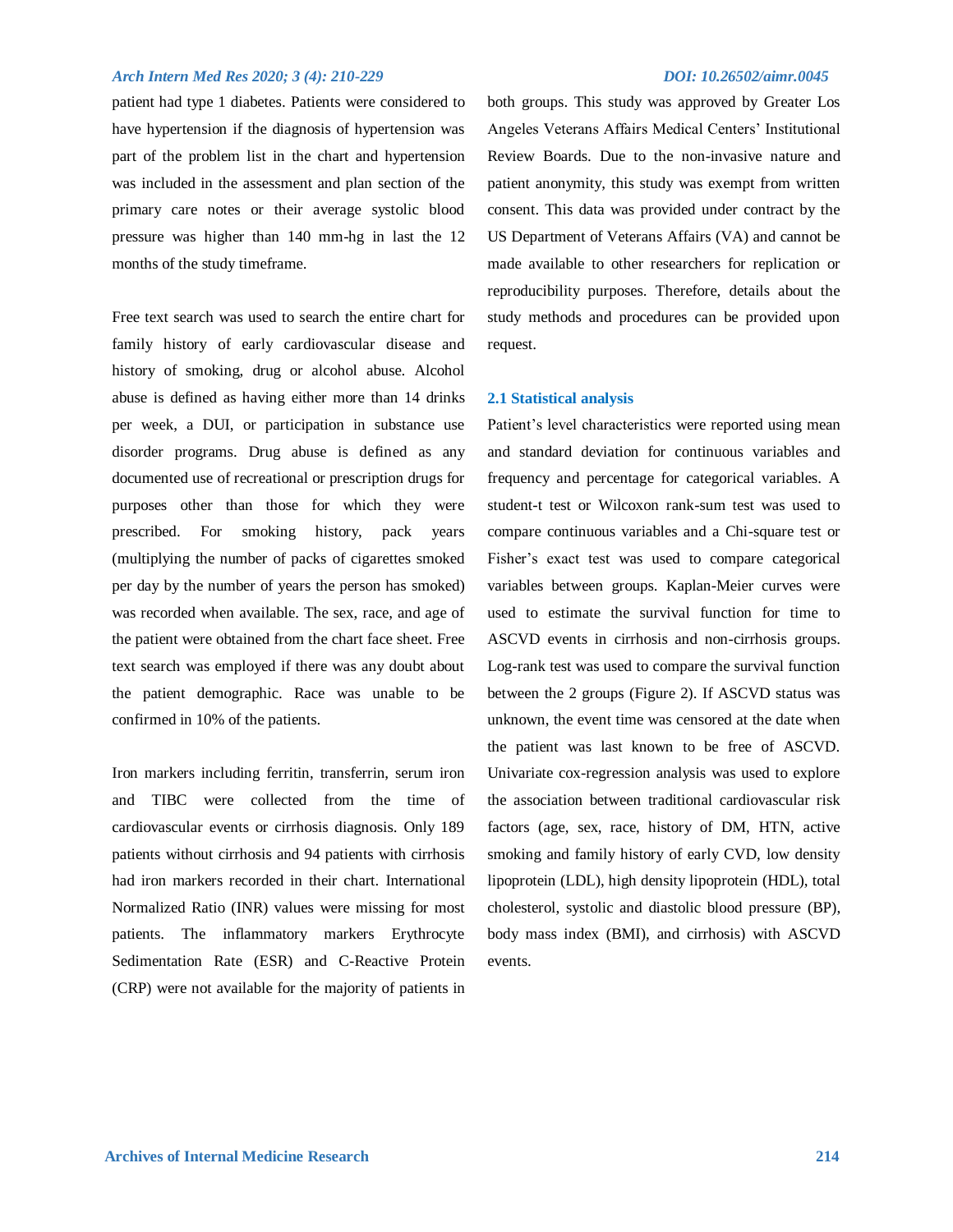

**Figure 2:** Shows the Kaplan-Meier Curve for the cirrhosis (blue) vs no-cirrhosis cohort (red). Log-Rank test: Chi-Square 48.72 (pvalue <0.0001) Wilcoxon Test: ChiSquare: 43.69, (P-value: <0.0001. The median survival time for cirrhosis is 15 years while the non-cirrhosis patients have not reached their median survival time per year yet during the time frame of the study.

Multivariable cox-regression models were used to evaluate the association between cirrhosis and ASCVD while adjusting for traditional cardiovascular risk factors. All traditional cardiovascular risk factors and cirrhosis were included in the full model. Covariates were evaluated and selected using backward stepwise elimination, and some of them were dropped from the final model due to collinearity and model fitting issues (Supplement Table 2). We forced the following variables: cirrhosis, age, history of DM, HTN and active smoking, LDL and HDL into the parsimonious model because they are established risk factors of ASCDV events in the ASCVD risk calculator and also Framingham risk scores (Table 5). Family history of early CVD was excluded from the final analysis due to high rate of missing values (23%). Sex was eliminated from the final analysis due to no event rate in the female sex (table 4, yellow mark). We checked the proportional hazards assumption for all the covariates. The linearity assumption between continuous variables and log hazard was also checked. The linearity assumption was violated when age was treated as a continuous variable, and therefore, age was dichotomized at age 65 before included into the Cox regression models. All the analysis was done using JMP-14 and R version 3.6.2 (2019-12-12).

### **3. Results**

Table 2 shows the patient's level characteristics stratified by cirrhosis. Most patients were white and male. All patients had some degree of liver disease while 22% of the patients had cirrhosis. Cirrhotic patients were older (mean age: 64 (SD:10) vs 48 (SD: 15.2). The ASCVD event rates were much higher in cirrhotic patients (19.2% vs 2.46%). Additionally, patients with cirrhosis had higher rates of diabetes (DM) and hypertension (HTN), yet lower body mass index (BMI), and more favorable lipid profiles. The liver markers, platelet, and white blood cell count were also significantly different in both groups with higher liver values in non-cirrhosis patients and lower platelet and white blood cell count in cirrhosis group. Heavy drinking status was more common in non-cirrhosis group. Other lab values, such as HgA1c and mean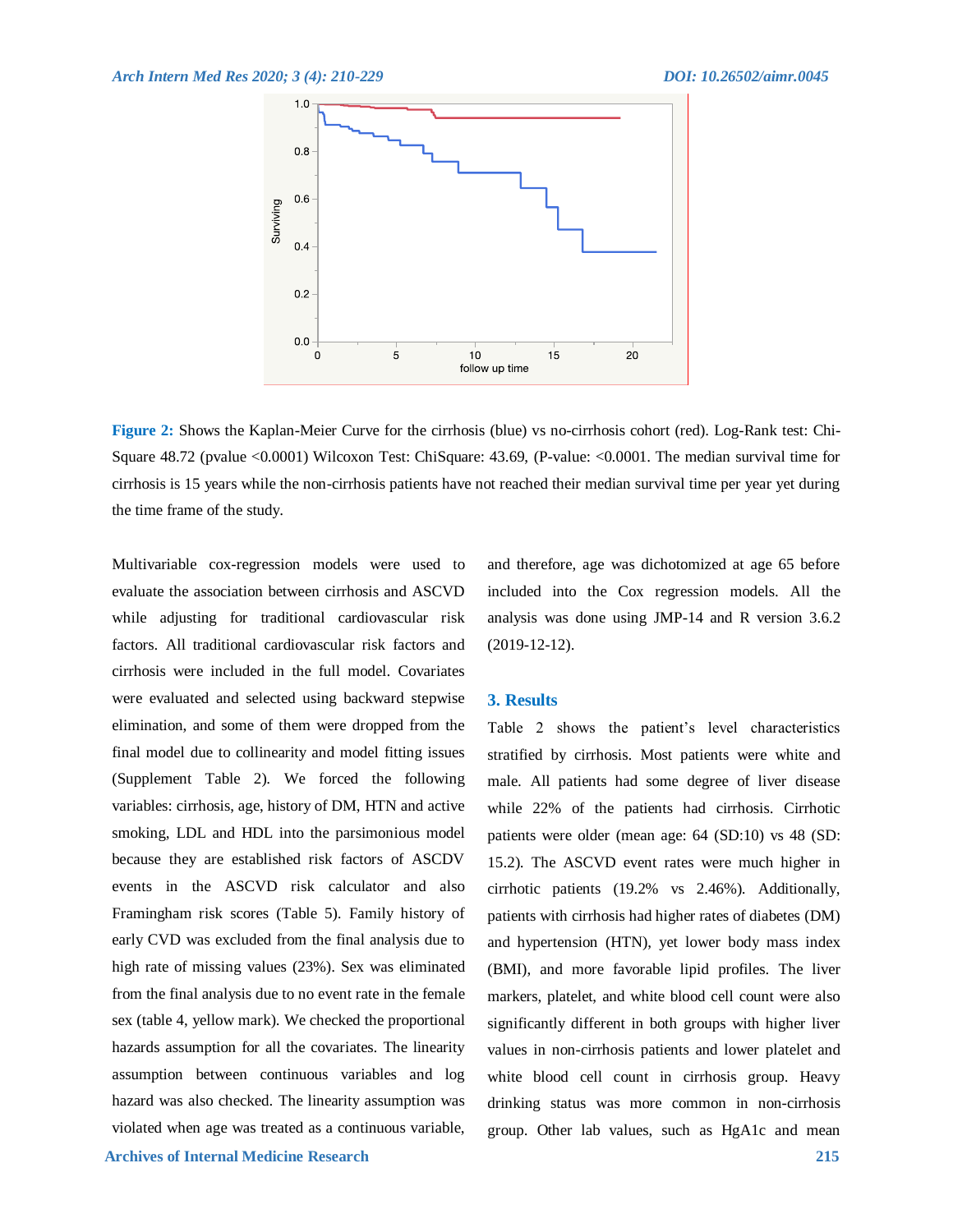systolic blood pressure (BP), were similar across both groups. Cirrhotic patients were more often taking betablockers or potassium-sparing diuretics than noncirrhotic group, likely due to their underlying portal hypertension from cirrhosis (Supplement Table1). Nonalcoholic fatty liver disease (NAFLD) was the most common etiology of liver disease in non-cirrhotic patients, while hepatitis C and alcoholic liver disease were more prevalent in cirrhotic patients (Supplemental Table 3). Etiology of liver disease among the patient with ASCVD event is Hepatitis C (12 patients), NAFLD (10 patients) and Alcohol (7 patients) (Supplement table 4).

Table 3 shows the patient characteristics stratified by ASCVD events. Patients in ASCVD group were older, had higher rates of hypertension, and were more often prescribed beta-blockers, aspirin, and statins than patients without ASCVD events (Supplement Table 2). In univariate Cox- regression analysis cirrhosis, age, HTN history, family history of early CVD, BMI and race (white vs others) were found to be associated with higher ASCVD event risk (Table 3). In the univariate Cox regression analysis with cirrhosis as an explanatory variable, cirrhotic patients had 8 times higher ASCVD event risk than patients without cirrhosis (HR 8.01, CI: 4.11 -16.52) (Table 4). In the multivariate Cox analysis, cirrhosis remains a major risk factor for ASCVD event after adjusting for the traditional CVD risk factors. (Table 5). The risk of developing ASCVD event in

patients with cirrhosis is 5.73 times (HR: 5.73, CI (2.74- 12.72) higher than patients without cirrhosis after adjusting for age, hypertension and diabetes history, low- and high-density lipoprotein (LDL and HDL).

In the subgroup analysis of cirrhotic patients with the covariates including TSAT (transferrin saturation) as categorical variables (level 2: Iron saturation greater and equal to 40 and level 1: iron saturation lower than 40) and traditional ASCVD risk factors (age, race, DM, HTN, lipid markers, systolic and diastolic BP, and BMI), iron saturation category 2 and age were major risk factors for ASCVD event. The level 2 iron saturation in patient with cirrhosis increases the risk of ASCVD event 4.78 times after adjusting for all the other covariates (Tables 6-1 and 6-2). Figure 2 shows the Kaplan Meier curve for time to ASCVD events in cirrhosis vs non-cirrhotic patients. Cirrhotic patients have a median survival time of 15 years, whereas the non-cirrhotic patients have not reached their median survival time during the time frame of the study. The proportions of the cirrhotic patients that stay disease free in 5 and 10 years is 84% vs 70% while in noncirrhotic patients, the proportions respectively are 98% vs 93% (Supplement Table 6). The median follow-up time was 3.6 years vs 3.4 years in cirrhotic and noncirrhotic patients, respectively (Supplement Table 6). The patient's military branch was also stratified by both cirrhosis and ASCVD events shown in Supplemental Table 5.

| <b>Baseline Characteristic stratified by Cirrhosis</b> |                         |                        |                |
|--------------------------------------------------------|-------------------------|------------------------|----------------|
| Participants' characteristics                          | <b>Cirrhosis</b>        |                        | <b>P-value</b> |
|                                                        | No (N=487 $(78.17\%)$ ) | Yes $(N=136 (21.83\%)$ |                |
| <b>CVD</b>                                             | 12(2.46)                | 26(19.12)              | < 0.001        |
| Age $>65$                                              | 84 (17.25)              | 59 (43.38%)            | < 0.001        |
| Age $=< 65$                                            | 403 (82.75)             | 77 (56.62)             |                |
| Male                                                   | 466 (95.69%)            | 129 (94.85%)           | 0.64           |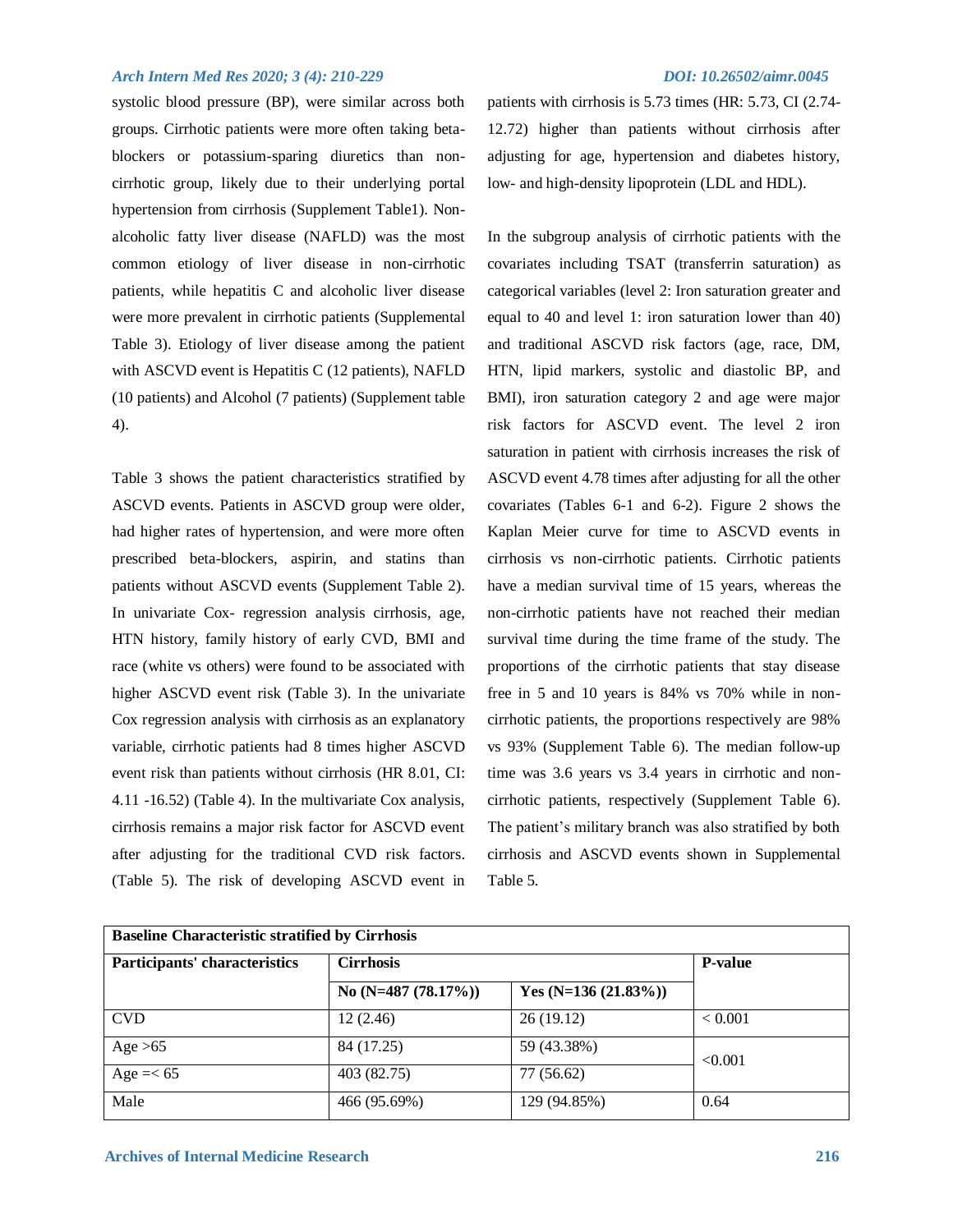| White race             | 309 (70.39%)     | 94 (74.02%)      |                   |
|------------------------|------------------|------------------|-------------------|
| <b>Black race</b>      | 49 (11.16%)      | 22 (17.32%)      | 0.01              |
| Other race             | 81 (18.45%)      | $11(8.66\%)$     |                   |
| Non-smoker (yes)       | 192 (38.39%)     | 44 (34.88%)      | 0.13              |
| Former smoker (yes)    | 175 (36.23%)     | 50 (37.04%)      | 0.91              |
| current smoker (yes)   | $116(24.02\%)$   | 42 (30.88%)      | $\overline{0.11}$ |
| heavy drinker (yes)    | 187 (39.62%)     | 89 (66.42%)      | $\sqrt{0.001}$    |
| FHx of early CVD (yes) | 50(13.26%)       | 14(14%)          | 0.86              |
| DM (yes)               | 102 (10.94%)     | 48 (35.29%)      | 0.005             |
| Hypertension (yes)     | 189 (38.81%)     | 90(66.18%)       | < 0.001           |
| <b>LDL</b>             | 113.58 (38.73)   | 92.91(35.35)     | < 0.001           |
| HDL                    | 43.04(14.83)     | 44.25(17.00)     | 0.46              |
| Total cholesterol      | 190.09(45.62)    | 162.22(42.52)    | $\sqrt{0.001}$    |
| Triglyceride           | 181.22 (120.94)  | 118.84(68.35)    | $\sqrt{0.001}$    |
| <b>TSAT</b>            | 29.05(13.33)     | 33.85(23.16)     | 0.06              |
| HgA1c                  | 5.8(1.2)         | 5.7(1.2)         | 0.49              |
| <b>PLT</b>             | 239(63)          | 96(42)           | $\sqrt{0.001}$    |
| <b>ALT</b>             | 59(47)           | 35(26)           | $\sqrt{0.001}$    |
| Total bilirubin        | 0.92(1.75)       | 1.75(2.72)       | 0.003             |
| <b>AST</b>             | 41 (32)          | 45(34)           | 0.33              |
| Systolic BP            | 128(13)          | 129(16)          | 0.78              |
| Diastolic BP           | 76(10)           | 71(10)           | $\sqrt{0.001}$    |
| BMI                    | 32.31(5.91)      | 29.18(5.79)      | < 0.001           |
| Median Follow-up time  | $\overline{5.2}$ | $\overline{4.7}$ | 0.28              |

**Table 2:** Descriptive statistics: in parenthesis percentage has been shown for categorical variables and standard deviation for the continuous variables. ASCVD= Atherosclerotic Cardiovascular disease, FHx=Family history, LDL= low density lipoprotein, HDL= high density lipoprotein, DM=Diabetes, PLT= platelet, ALT= alanine aminotransferase, AST= aspartate aminotransferase, BP= blood pressure, BMI= body mass index, TSAT (transferrin saturation) calculated by the following formula: (serum iron: TIBC)\*100. International Normalised Ratio (INR) was missing for most patients. P-values are from 2-sided test. Units: systolic and diastolic BP: millimeter of mercury. Total cholesterol, HDL, LDL and Triglyceride: Milligram per deciliter (mg/dl). HgA1c: percentage. AST and ALT: units/litter, PLT: \* 10^9 per litter, White blood cell: \*10^9 per litter, Albumin: gram per deciliter (gr/dl), BMI: kilogram per square meter (kg/m^2), median follow-up time: per year.

| <b>Baseline Characteristic stratified by CVD</b> |                     |                       |                |  |
|--------------------------------------------------|---------------------|-----------------------|----------------|--|
| <b>Patient's characteristics</b>                 | <b>CVD</b>          |                       | <b>P-Value</b> |  |
|                                                  | Yes $(N=38,6.10\%)$ | No $(N=585, 93.90\%)$ |                |  |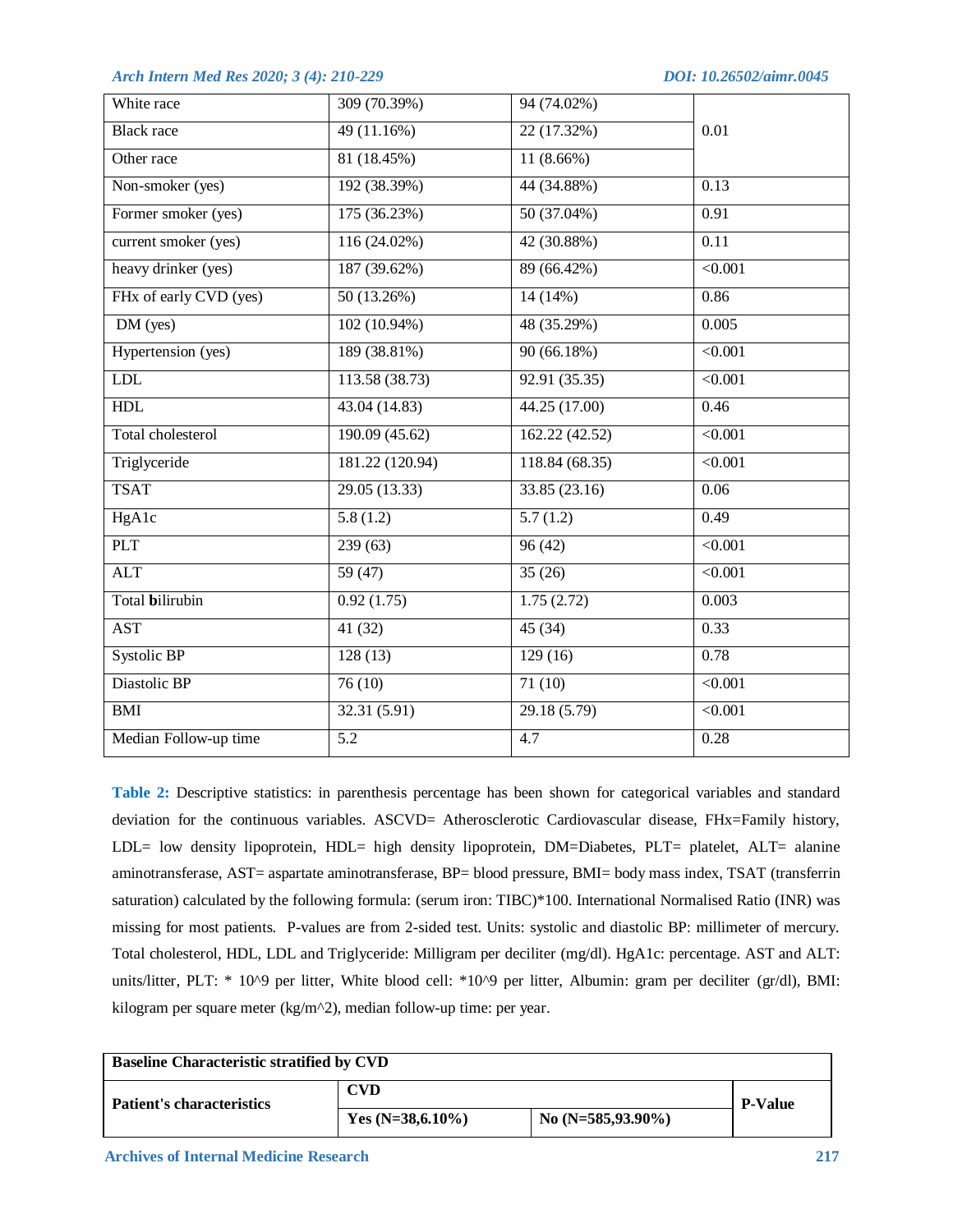| Age>65                    | 25 (65.79%)      | 118 (20.17%)    | < 0.001           |
|---------------------------|------------------|-----------------|-------------------|
| Age= $<$ 65               | 13 (34.21%)      | 467 (79.83%)    |                   |
| Male                      | 38 (100%)        | 557 (95.21%)    | 0.4               |
| White Race                | 28 (82.35%)      | 375 (70.49%)    |                   |
| <b>Black Race</b>         | 4(11.76%)        | 67 (12.59%)     | 0.21              |
| <b>Other Race</b>         | $2(5.88\%)$      | 90 (16.92%)     |                   |
| Non-smoker (yes)          | 9(23.68)         | 227(39.07)      | 0.06              |
| Former smoker (yes)       | 20 (52.63%)      | 205 (35.28%)    | 0.03              |
| Current smoker (yes)      | 9(23.68%)        | 149 (25.65%)    | 1                 |
| Heavy Drinker (yes)       | 23 (71.05%)      | 253 (43.08%)    | 0.04              |
| $\overline{\rm DM}$ (yes) | 14 (36.84)       | 136 (23.25)     | 0.07              |
| Hypertension (yes)        | 27 (4.33%)       | 252 (40.45%)    | 0.001             |
| <b>LDL</b>                | 94.72 (37.67%)   | 110.08 (38.87)  | $0.02\,$          |
| ${\rm HDL}$               | 40.01 (11.21)    | 43.51 (15.52)   | 0.08              |
| <b>Total Cholesterol</b>  | 165.13 (45.29)   | 185.26 (46.23)  | 0.01              |
| Triglyceride              | 162.25 (1353.46) | 167.91 (113.18) | 0.83              |
| <b>TSAT</b>               | 42.25 (24.08)    | 29.47 (16.10)   | $\overline{0.01}$ |
| <b>BMI</b>                | 28.17 (5.86)     | 31.85 (5.97)    | 0.0005            |
| Systolic BP               | 125(15)          | 129(14)         | 0.16              |
| Diastolic BP              | 69(10)           | 75(10)          | 0.001             |

**Table 3:** Descriptive statistics: in parenthesis percentage has been shown for categorical variables and standard deviation for the continuous variables. ASCVD= Atherosclerotic Cardiovascular disease, FHx=Family history, LDL= low density lipoprotein, HDL= high density lipoprotein, DM=Diabetes, PLT= platelet, ALT= alanine aminotransferase, AST= aspartate aminotransferase, BP= blood pressure, BMI= body mass index, TSAT (transferrin saturation) calculated by the following formula: (serum iron: TIBC)\*100. International Normalised Ratio (INR) was missing for most patients. P-values are from 2-sided test. Units: systolic and diastolic BP: millimeter of mercury. Total cholesterol, HDL, LDL and Triglyceride: Milligram per deciliter (mg/dl). HgA1c: percentage. AST and ALT: units/litter, PLT: \* 10^9 per litter, White blood cell: \*10^9 per litter, Albumin: gram per deciliter (gr/dl), BMI: kilogram per square meter (kg/m<sup> $\land$ 2)</sup>, median follow-up time: per year.

| Univariate analysis of risk factors vs ASCVD events |                    |                |  |
|-----------------------------------------------------|--------------------|----------------|--|
| <b>Characteristics</b>                              | <b>HR (95%CI)</b>  | <b>P-Value</b> |  |
| <b>Cirrhosis</b>                                    |                    |                |  |
| Yes vs No                                           | $8.01(4.11-16.52)$ | < 0.001        |  |
| Age category                                        |                    |                |  |
| Older than 65 vs 65 or younger                      | $6.97(3.63-14.06)$ | < 0.001        |  |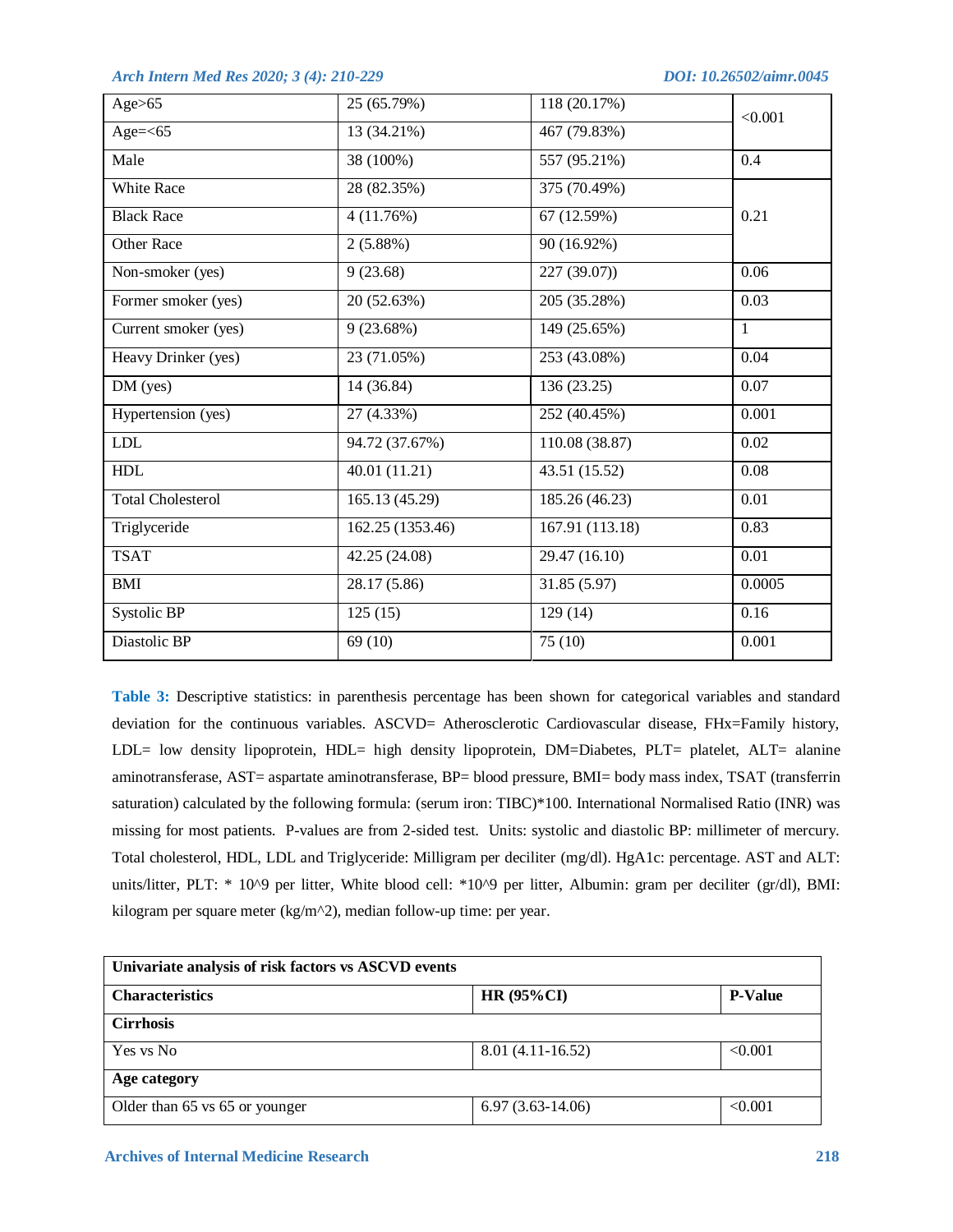| <b>Diabetes</b>                    |                       |       |
|------------------------------------|-----------------------|-------|
| Yes vs No                          | $1.91(0.96-3.63)$     | 0.06  |
| Hypertension                       |                       |       |
| Yes vs No                          | $2.65(1.34-5.6)$      | 0.004 |
| <b>Current smoking</b>             |                       |       |
| Yes vs No                          | $0.89(0.39-1.82)$     | 0.77  |
| Race                               |                       |       |
| Other vs AA                        | $0.38(0.05-1.95)$     | 0.24  |
| White vs AA                        | 1.31 (0.51-4.45)      | 1.31  |
| White vs other                     | $3.46(1.03-21.46)$    | 0.04  |
| <b>Family History of early CVD</b> |                       |       |
| Yes vs No                          | $3.16(1.21 - 7.43)$   | 0.02  |
| <b>Continuous variables</b>        |                       |       |
| <b>Total Cholesterol</b>           | $0.99(0.98-0.99)$     | 0.02  |
| <b>LDL</b>                         | $0.99(0.98-0.99)$     | 0.03  |
| <b>HDL</b>                         | $0.98(0.96-1)$        | 0.18  |
| Systolic BP                        | $0.98(0.96-1)$        | 0.15  |
| Diastolic BP                       | $0.94(0.91-0.97)$     | 0.007 |
| <b>BMI</b>                         | $0.9(0.84-0.95)$      | 0.008 |
| <b>SEX</b>                         |                       |       |
| Male vs female                     | $0.23E+08(0.85-0.85)$ | 0.07  |

**Table 4:** This table shows the univariate analysis of risk factors vs ASCVD events, HR: Hazard ratio, CI: confidence interval, all p-values from Effect Wald Tests. For race category all the other races except African American (AA) and white have been combined in other category due to low count. Due to lack event rate in female category, (showing in yellow), therefore sex has been excluded from the final analysis.

| Multivariate cox-regression analysis, all risk factors vs ASCVD event simplified model |                   |         |  |
|----------------------------------------------------------------------------------------|-------------------|---------|--|
| <b>Characteristics</b>                                                                 | HR (95% CI)       | P value |  |
| cirrhosis                                                                              |                   |         |  |
| Yes vs No                                                                              | 5.73 (2.74-12.72) | < 0.001 |  |
| Age                                                                                    |                   |         |  |
| Older than 65 vs 65 and younger                                                        | $4(1.95-8.57)$    | < 0.001 |  |
| <b>Diabetes</b>                                                                        |                   |         |  |
| Yes vs No                                                                              | $1.21(0.58-2.46)$ | 0.59    |  |
| <b>Hypertension</b>                                                                    |                   |         |  |
| Yes vs No                                                                              | $1(0.46-2.29)$    | 0.98    |  |
| <b>Continuous variables</b>                                                            |                   |         |  |

 **Archives of Internal Medicine Research 219**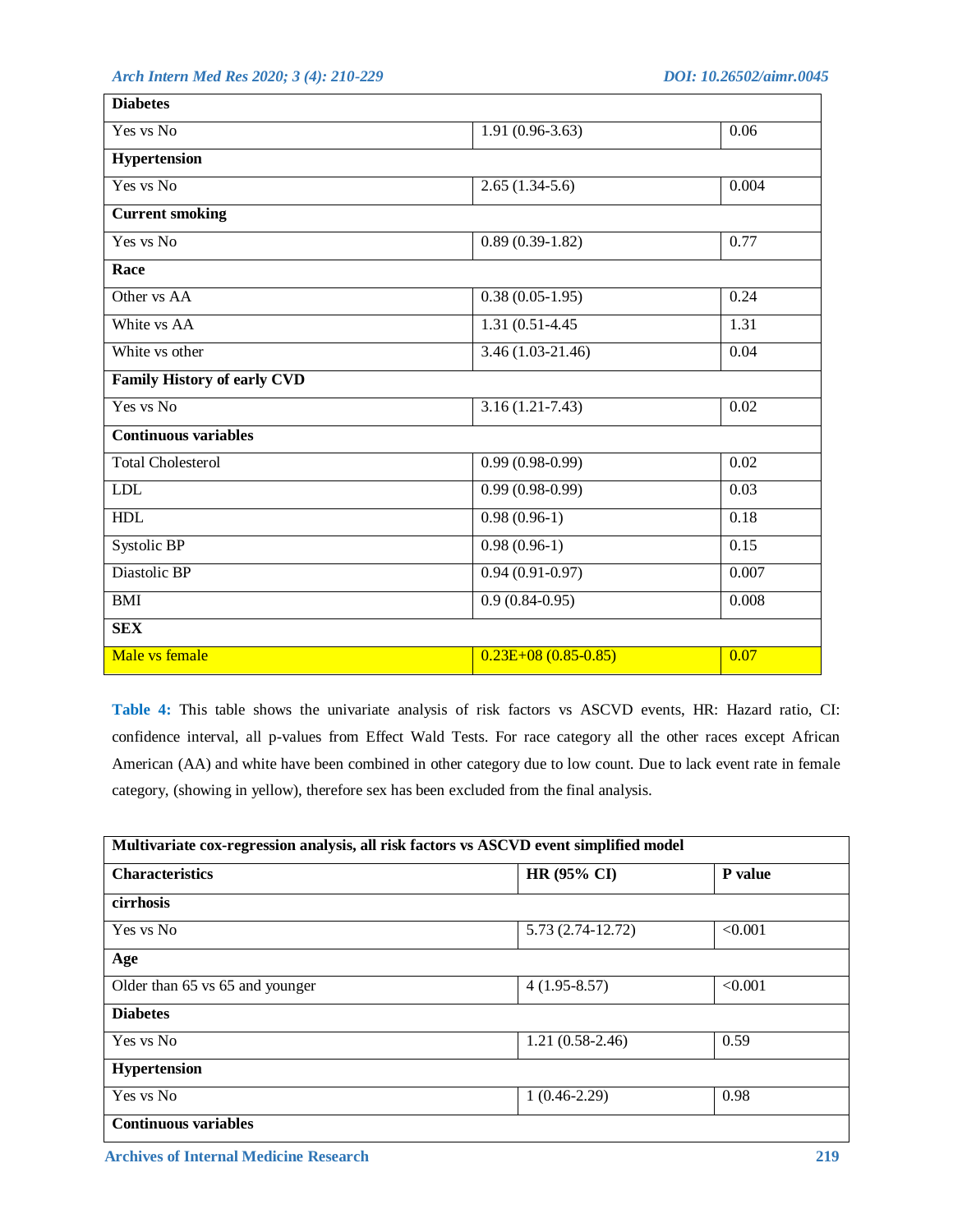| <b>LDL</b> | $(0.98-1)$<br>0.99           | 0.63 |
|------------|------------------------------|------|
| HDL        | $(0.94 - 0.99)$<br>ч<br>0.9. | 0.04 |

Table 5: Parsimonious model, HR=hazard ratio, CI= confidence interval. All P-values are from effect-Wald tests. Cirrhosis stays a strong risk factor for ASCVD event even after adjusting for other covariates. LDL: low density lipoprotein (mg/dl), HDL: high density lipoprotein (mg/dl).

| 6-1 Sub-group analysis in patients with cirrhosis, ASCVD as outcome, Univariate analysis |                                                                                           |                  |  |
|------------------------------------------------------------------------------------------|-------------------------------------------------------------------------------------------|------------------|--|
| <b>Characteristics</b>                                                                   | <b>HR (95%CI)</b>                                                                         | P value          |  |
| <b>TSAT</b> category                                                                     |                                                                                           |                  |  |
| category 2 vs 1                                                                          | $4.78(1.82 - 13.29)$                                                                      | 0.001            |  |
| age category                                                                             |                                                                                           |                  |  |
| older than 65 vs younger than 65                                                         | $2.65(1.20-6.25)$                                                                         | 0.01             |  |
| Race category                                                                            |                                                                                           |                  |  |
| Other vs AA                                                                              | $0.81(0.04-6.38)$                                                                         | 0.85             |  |
| White vs AA                                                                              | $1.21(0.4-5.22)$                                                                          | 0.75             |  |
| white vs other                                                                           | $1.49(0.3-27)$                                                                            | 0.68             |  |
| <b>Diabetes</b>                                                                          |                                                                                           |                  |  |
| Yes vs No                                                                                | $0.71(0.27-1.62)$                                                                         | 0.43             |  |
| <b>Hypertension</b>                                                                      |                                                                                           |                  |  |
| Yes vs No                                                                                | $0.73(0.31-1.77)$                                                                         | 0.47             |  |
| <b>Continuous variables</b>                                                              |                                                                                           |                  |  |
| Total cholesterol                                                                        | 1(0.9901.01)                                                                              | 0.33             |  |
| <b>LDL</b>                                                                               | $1(0.99-1.01)$                                                                            | 0.27             |  |
| <b>HDL</b>                                                                               | $0.98(0.95-1.01)$                                                                         | 0.32             |  |
| systolic BP                                                                              | $0.97(0.95-1)$                                                                            | $\overline{0.1}$ |  |
| diastolic BP                                                                             | $0.97(0.94-1.01)$                                                                         | 0.24             |  |
| <b>BMI</b>                                                                               | $0.96(0.89-1.03)$                                                                         | 0.29             |  |
|                                                                                          | 6-2 Subgroup analysis in patients with cirrhosis, ASCVD as outcome, multivariate analysis |                  |  |
| <b>Characteristics</b>                                                                   | HR (95% CI)                                                                               | P-value          |  |
| TSAT category 2 vs 1                                                                     | $4.27(1.61-11.98)$                                                                        | 0.003            |  |
| age category 1 vs 0                                                                      | $1.97(0.79 - 5.33)$                                                                       | 0.14             |  |

**Table 6:** These tables show the relationship between higher transferrin saturation and ASCVD events in subgroup analysis of patients with cirrhosis. Iron saturation category 2: 40% and higher, TSAT category 1: less than 40%. LDL= low density lipoprotein, HDL= high density lipoprotein (unit: Milligram per deciliter (mg/dl). BP: blood pressure (unit: MMHG), BMI: body mass index (kg/m^2), HR: Hazard Ratio, CI: confidence Interval.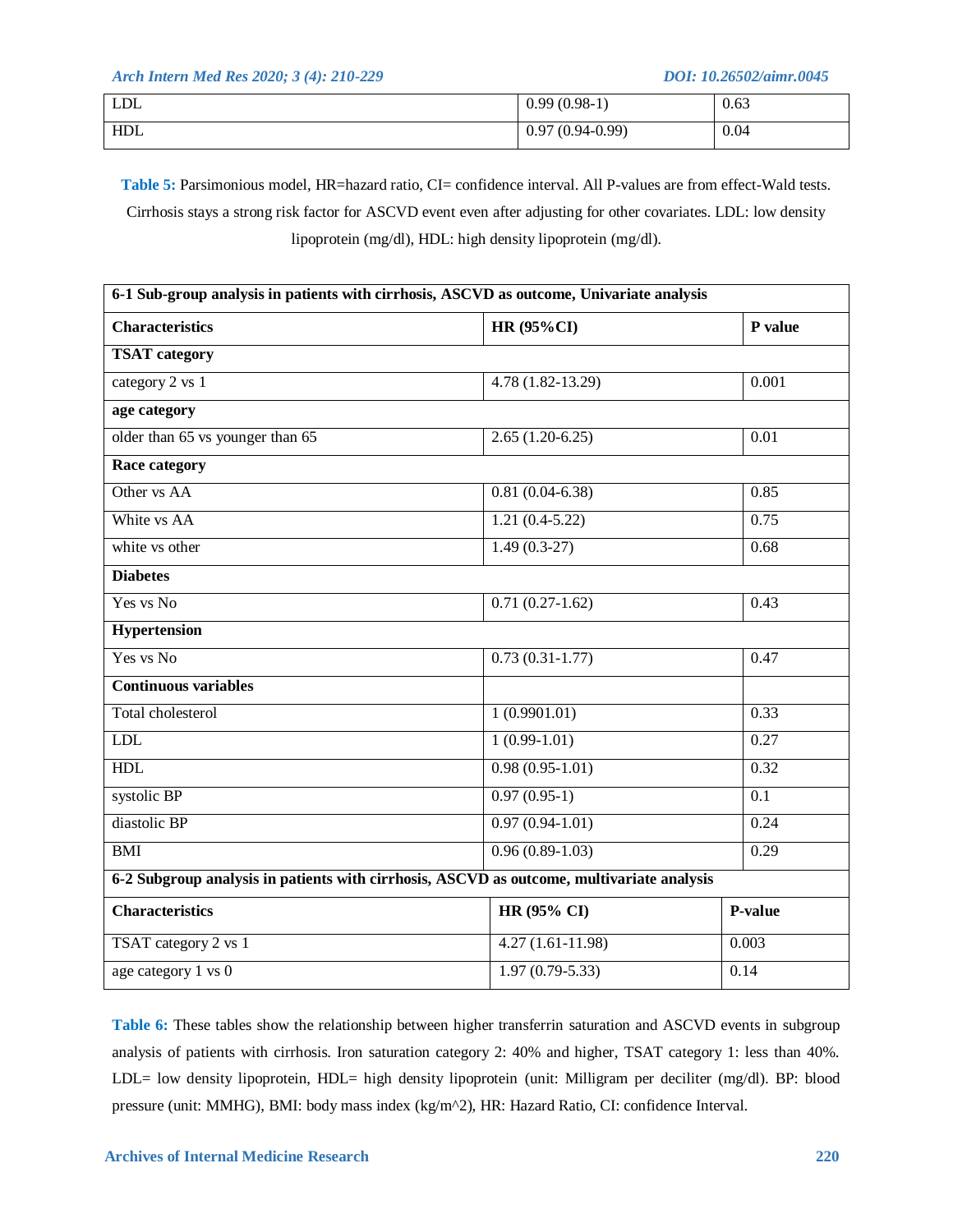### **4. Discussion**

 **Archives of Internal Medicine Research 221** The association between cirrhosis and relationship to cardiovascular disease remains an important question for the medical community given the increasing interest in identifying patients with cirrhosis. There was an assumption that because of higher estrogen levels, lower in cholesterol production, and lower systolic blood pressure (BP) from increases in vasodilatory peptides in cirrhotic patients, the incidence of ASCVD is lower [11- 12]. However, recent studies have shown a higher prevalence of ASCVD in patients undergoing liver transplant than previously thought [13-14]. Plotkin and colleagues showed higher morbidity and mortality among patients with Coronary Artery Disease (CAD) on medical management who underwent liver transplantation compared to those who underwent angioplasty prior to their liver transplantation [15]. The overall prevalence of ASCVD events in the United States in the adult population is 7% [10] compared to 6% in our overall cohort. However, the prevalence of ASCVD events in the cirrhosis group was much higher at 19.5%. In our cohort, the prevalence of diabetes and hypertension were higher in cirrhotic patients, but neither was an independent risk factor for ASCVD events in the cirrhotic group. Although the prevalence of hypertension was higher amongst patients with cirrhosis, the mean systolic blood pressure was the same in both groups, with lower mean diastolic blood pressure in the cirrhosis group. Notably, there was a higher percentage of cirrhotic patients on blood pressure medications because they were on a beta-blocker or diuretics for treatment of their portal hypertension. There was no difference between the two groups when comparing other blood pressure lowering medication groups except calcium channel blockers. In the univariate analysis, systolic BP was not a risk factor for ASCVD event while diastolic BP had a small protective effect. These findings can be explained by pathophysiologic changes from cirrhosis. Blood

pressure usually drops after development of cirrhosis, with such patients starting off as normotensive before becoming hypotensive later in the disease progression [12]. Therefore, the average BP measurement alone cannot be used to assess the association of systolic and diastolic BP and cardiovascular disease. As demonstrated in Table 3, patients who developed ASCVD events had lower incidence of hypertension. While mean systolic BP was the same in ASCVD vs non-ASCVD group, diastolic BP was much lower.

We also observed a more favorable lipid profile in patients with cirrhosis compared to those without, which is in agreement with prior studies [16] and could be due to severe illness, weight loss, and malnutrition often observed in this group of patients. We observed that only 14% of patients with ASCVD event were on ACE inhibitor or ARB medication, which are the contemporary medications in the treatment of cardiovascular disease that have been shown to decrease mortality in prior studies [17]. The reason for this could be electrolyte imbalances due to underlying severity of cirrhosis diagnosis and concurrent use of potassiumsparing medications and diuretics. Only 21 out of 36 patients with ASCVD events were on anti-platelet agents (ASA). Patients with ASCVD events who were not on ASA had history of upper or lower GI bleeding. One patient had GI bleeding due to aspirin alone and the rest had a history of varices or hemorrhoids. 17 patients with ASCVD events were not on a statin. We were unable to identify the reason for this in most patients, but four patients were off statin due to severe transaminitis and muscle pain. Per a primary care note, one patient was off statin due to "cirrhosis". Our study showed that cirrhosis is an independent risk factor for ASCVD events even after adjusting for other traditional ASCVD risk factors (5.73 (2.74-12.72)). Although the patients in our cirrhosis cohort were older, but even after adjusting for age, cirrhosis remained a major risk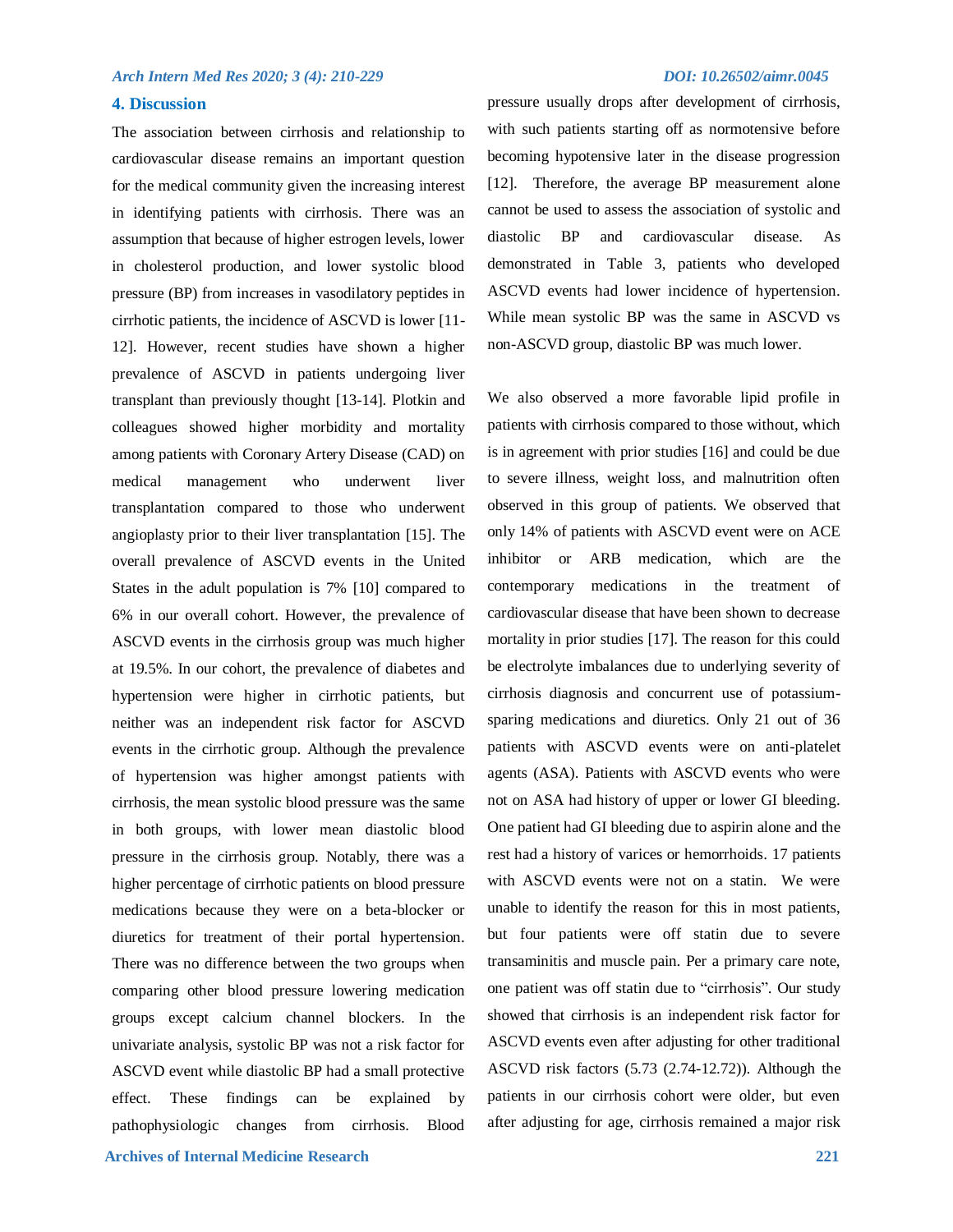factor for ASCVD events. This result parallels a recent study by Shih-Yi Lin et al. showing higher incidences of acute coronary syndrome and peripheral vascular disease in patients with chronic liver disease complicated by cirrhosis [6]. The higher incidence of cardiovascular event in patients with cirrhosis, therefore, cannot solely be explained by the traditional ASCVD risk factors. In the Cox regression model, shown in Tables 6-1 and 6-2, increases in the transferrin saturation (TSAT) could be a potential risk factor for cardiovascular events in patients with cirrhosis. Due to the nature of our study, we did not have access to hsCRP or IL-6 to adjust the iron markers for inflammation. Therefore, we chose transferrin saturation as the marker of body iron storage because this iron marker is affected by inflammation to lesser extent than other markers that are acute phase reactants, like ferritin and transferrin. Transferrin saturation usually decreases with increase in inflammatory markers, but we observed an increase in transferrin saturation in patients with cirrhosis. Also, patients with ASCVD events had higher mean transferrin saturation than those without (mean TSAT: 42 vs 29 with P-value  $\langle 0.01, 0.01 \rangle$  Table 3). This could partly be due to more severe liver damage in patients with ASCVD events, and therefore, transferrin saturation could possibly serve as a marker of cirrhosis severity.

We speculate that the association between cirrhosis and higher incidence of ASCVD events could be due to an increase in inflammatory state in patients with cirrhosis accompanied by elevations in non-transferrin bound iron, which may act to catalyze the production of reactive oxygen species (ROS) and induce oxidative stress. ROS-induced oxidative stress plays an important role in pathology of both cirrhosis and ASCVD [18-20]. For liver disease, it has been shown in animal models that reduced bioavailability of nitric oxide is associated with increase in ROS level, which in turn increases the

oxidative stress and inflammation in these patients [21]. Gut hyperpermeability in cirrhotic patients also plays an important role in increasing inflammatory markers [22]. Systemic inflammation and immune system deregulation, in turn, are major pathophysiological pathways in progression of cirrhosis. CAID syndrome (combination of immune deficiency and systemic inflammation) was recently described as the main culprit of cirrhosis progression. CAID is the consequence of immune cell activation through infectious and non-infectious causes [23]. Persistent immune system deregulation causes increase in the systemic inflammation by production of proinflammatory cytokines and upregulated expression of cell activation markers [24]. Oxidative stress is an established driver of atherosclerotic plaque formation, progression and rupture. Inflammatory markers, especially hsCRP and IL6, are emerging risk factors for atherosclerotic cardiovascular events [18-19, 37-38]. Endothelial cell dysfunction causes focal lipoprotein permeation, traps the lipoprotein particles, and promotes the recruitment of monocytes [18-19]. Oxidation of LDL activates secretion of Macrophage-Chemotactic protein-1 (MCP-1) in the arterial intima, where monocytes undergo transformation into macrophages [18-19]. Macrophages then express scavenger receptors that facilitates the uptake of oxidized LDL. Cholesterolrich macrophages, or foamy cells, excrete matrix metalloproteinases (MMP) that facilitate breakdown of collagen and promote ROS production. The process could rupture the plaque and lead to acute myocardial infarction. Meanwhile, foamy cells that undergo necrosis will be unable to clear the dead cells from the area, leading to growth of plaques with necrotic cores.

Iron also may play a role in increasing the inflammation in cirrhotic patients. Iron overload is common in 8-30% of patients with end-stage liver disease [25], which could accelerate the rate of fibrosis [26]. Since our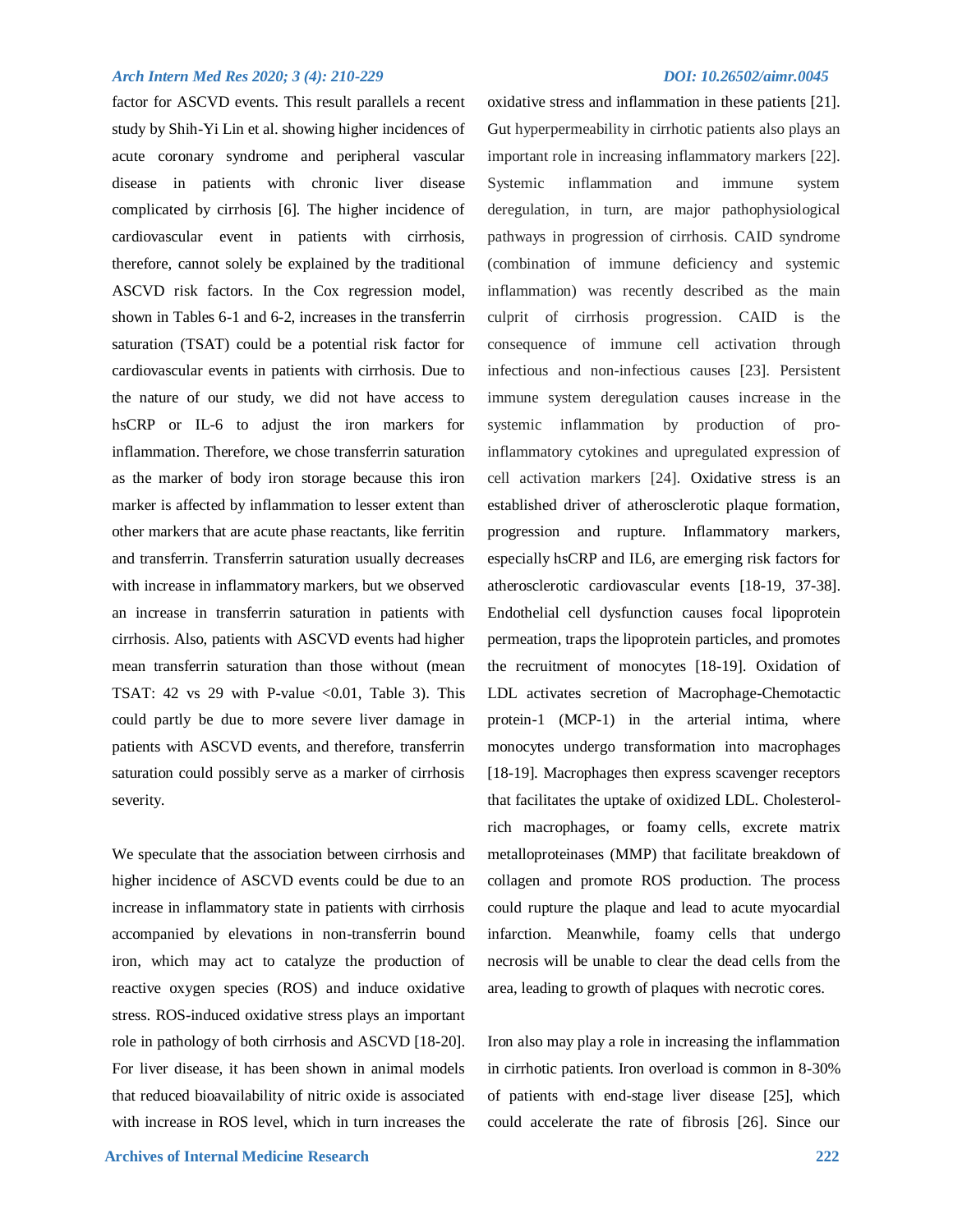bodies lack a mechanism to excrete the iron, iron hemostasis is tightly regulated by the hepcidin-iron transporter ferroportin (FPN) axis [24]. FPN is a transporter located on enterocytes that control the movement of iron in the gut. FPN also regulates iron absorption in other cells types, like macrophages and hepatocytes [27]. Meanwhile, hepcidin, a liver hormone, controls the expression of the FPN in these cells. Patients with advanced chronic liver disease often have low hepcidin levels, which could partly be due to decreases in functional hepatocytes though the exact mechanism is not completely understood [27]. If one's body iron supply is adequate, hepcidin level increases, which in turn reduces FPN; therefore, iron export. Most iron is transported in the circulation by binding to transferrin. However, iron can also circulate in nontransferrin bound form (NTBI), especially when serum iron is high and transferrin proteins are saturated. NTBI could trigger the development of atherosclerosis by inducing ROS production and exposing important biomolecules, such as lipoproteins, to oxidative stress**.** Circulating NTBI promotes endothelial activation by enhancing adhesion molecule expression and promoting endothelial cell dysfunction [28]. NTBI also affects vascular smooth muscle cell proliferation and migration into the atherosclerotic lesions, favoring progression of the plaque [28]. Multiple in vitro and in vivo studies in the past have shown the association between markers of iron overload and atherosclerotic cardiovascular disease [30-36].

### **4.1 Limitations**

We recognized the limitations of our study. Our sample size is small, we evaluated only a single VA medical center and the event rate is relatively low. Also, given that this study is a retrospective design, we did not have access to the iron markers for most of the non-cirrhotic patients. Additionally, the inflammatory markers were not available for most patients because checking iron

panel and inflammatory markers are not part of routine practice. Also, one should also take into account unknown residual confounding which might affect the results of the study. At the same time, because the information is not generated by computer and all variables have been verified by a physician, the risk of mistake and bias is very low which is one of the biggest strengths of this study. This study could be the steppingstone for future studies to explore the role of iron markers as one of explanatory variables in the process of atherosclerotic cardiovascular outcomes. We are suggesting the evaluation of the VA national database on a larger scale to verify the result of this study.

### **5. Conclusion**

This study of Veterans in a large VA medical center found an increase in prevalence of ASCVD events in cirrhotic patients compared to liver disease patients without cirrhosis (19.12% vs 2.46%). Even after adjusting for traditional ASCVD risk factors including age, cirrhosis remained a major risk factor for ASCVD events with a hazard ratio of 5.73 (CI: 2.74-12.72). In the subgroup analysis of the cirrhosis group, patients with a transferrin saturation, a marker of total body iron stores, greater or equal to 40% had 4.27 times higher risk of ASCVD events than with lower saturations. We propose that increased non-transferrin bound iron (NTBI) concentrations could amplify the effect of inflammatory cytokines in the inflammation/ASCVD pathway. Therefore, given the complexity of this relationship, a more robust statistical model is needed to evaluate their association. Adjusting for only inflammation in a logistic or cox regression model would not be able to discriminate the effect of iron and inflammation on cardiovascular progression or event. A more comprehensive study with a prospective design and access to inflammatory markers is needed to explore the association of higher iron body storage,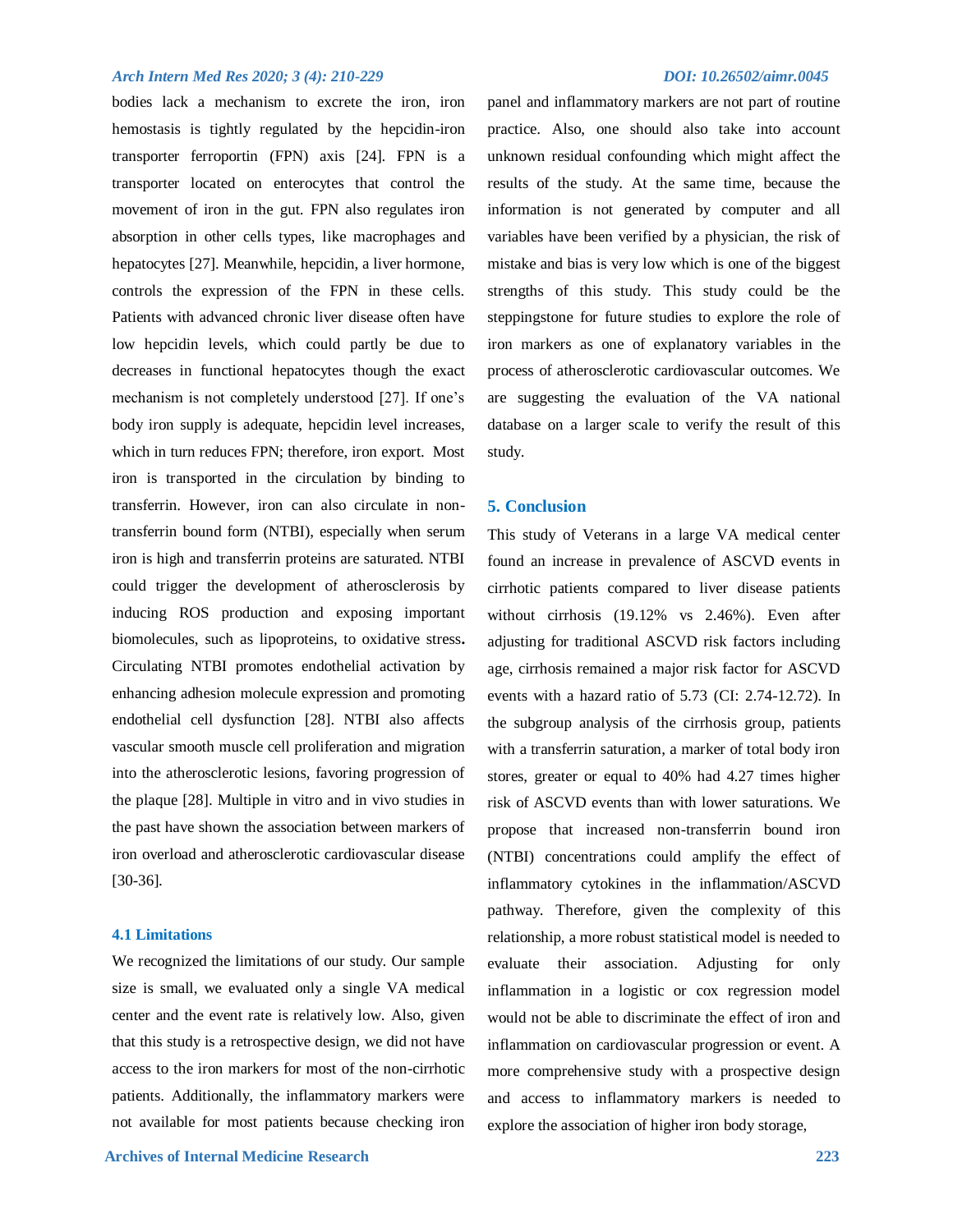atherosclerotic cardiovascular events, and inflammation.

### **Acknowledgement**

I want to thank Dr Gregory Brent and Dr Neil Paige for their unlimited support and wisdom.

### **References**

- 1. Benjamin EJ, Muntner P, Alonso A, et al. Heart disease and stroke statistics-1029 update: a report from the American Heart Association. Circulation 139 (2019): e56-e528.
- 2. Scaglione S, Kliethermes S, Cao G, et al. The Epidemiology of Cirrhosis in the United States: A Population-based Study. J Clin Gastroenterol 49 (2015): 690-696.
- 3. Erzigotti A, Bonfiglioli A, Muscari A, et al. Reduced prevalence of ischemic events and abnormal supraortic flow patterns in patients with liver cirrhosis. Liver Int 25 (2005): 331-336.
- 4. Pepys MB, Hirschfield GM. C-reactive protein: a critical update. J Clin Invest 111 (2003): 1805- 1812.
- 5. Kalaitzakis E, Rosengren A, Skommevik T, et al. Coronary artery disease in patients with liver cirrhosis. Dig Dis Sci 55 (2010): 467-475.
- 6. Lin SY, Lin CL, Lin CC, et al. Risk of acute coronary syndrome and peripheral arterial disease in chronic liver disease and cirrhosis: A nationwide population-based study. Atherosclerosis 270 (2018): 154-159.
- 7. Berzigotti A, Bonfiglioli A, Muscari A, et al. Reduced prevalence of ischemic events and abnormal supraortic flow patterns in patients with liver cirrhosis. Liver Int 25 (2005): 331-336.
- 8. Kazankov K, Munik K, Ovrehus KA, et al. High burden of coronary atherosclerosis in patients with cirrhosis. Eur J Clin Invest 47 (2017): 565-573.
- 9. An J, Shim JH, Kim SO, et al. Prevalence and prediction of coronary artery disease in patients

with liver cirrhosis: a registry-based matched casecontrol study. Circulation 130 (2014): 1353-1362.

- 10. Katherine Gorcyca, PharmD, Irfan Khan, et al. Prevalence of atherosclerotic cardiovascular disease (ASCVD) and diabetes populations in the United States. Journal of Clinical Lipidology 9 (2015).
- 11. Vanecek R. Atherosclerosis and cirrhosis of the liver. Bull World Health Org 1976;53: 567-570.
- 12. Henriksen J H, Fuglsang S, Bendtsen F, et al. Atrial hypertension in cirrhosis: arterial compliance, volume distribution, and central haemodynamics. Gut 55 (2006): 380-387.
- 13. Carey WD, Dumot JA, Pimentel RR, et al. The prevalence of coronary artery disease in liver transplant candidates over age 50. Transplantation 59 (1995): 859-864.
- 14. Godoy MF, Roveri PO, Santos MA, et al. Obstructive coronary disease in patients with chronic liver disease awaiting liver transplantation. Arq Bras Cardiol 96 (2011): 26- 30.
- 15. Plotkin JS, Scott VL, Pinna A, et al. Morbidity and mortality in patients with coronary artery disease undergoing orthotopic liver transplantation. Liver Transpl Surg 2 (1996): 426-430.
- 16. D'Arienzo A, Manguso F, Scaglione G, et al. Prognostic value of progressive decrease in serum cholesterol in predicting survival in Child-Pugh C viral cirrhosis. Scand J Gastroenterol 33 (1998): 1213-1218.
- 17. Stephan D Fihn, James C Blankenship, Karen P Alexander, et al. 2014 ACC/AHA/AATS/ PCNA/SCAI/STS Focused Update of the Guideline for the Diagnosis and Management of Patients With Stable Ischemic Heart Disease. J Am Coll Cardiol 64 (2014): 1929-1949.
- 18. Yousuf O, Mohanty B D, Martin S S, et al. Highsensitivity C-reactive protein and cardiovascular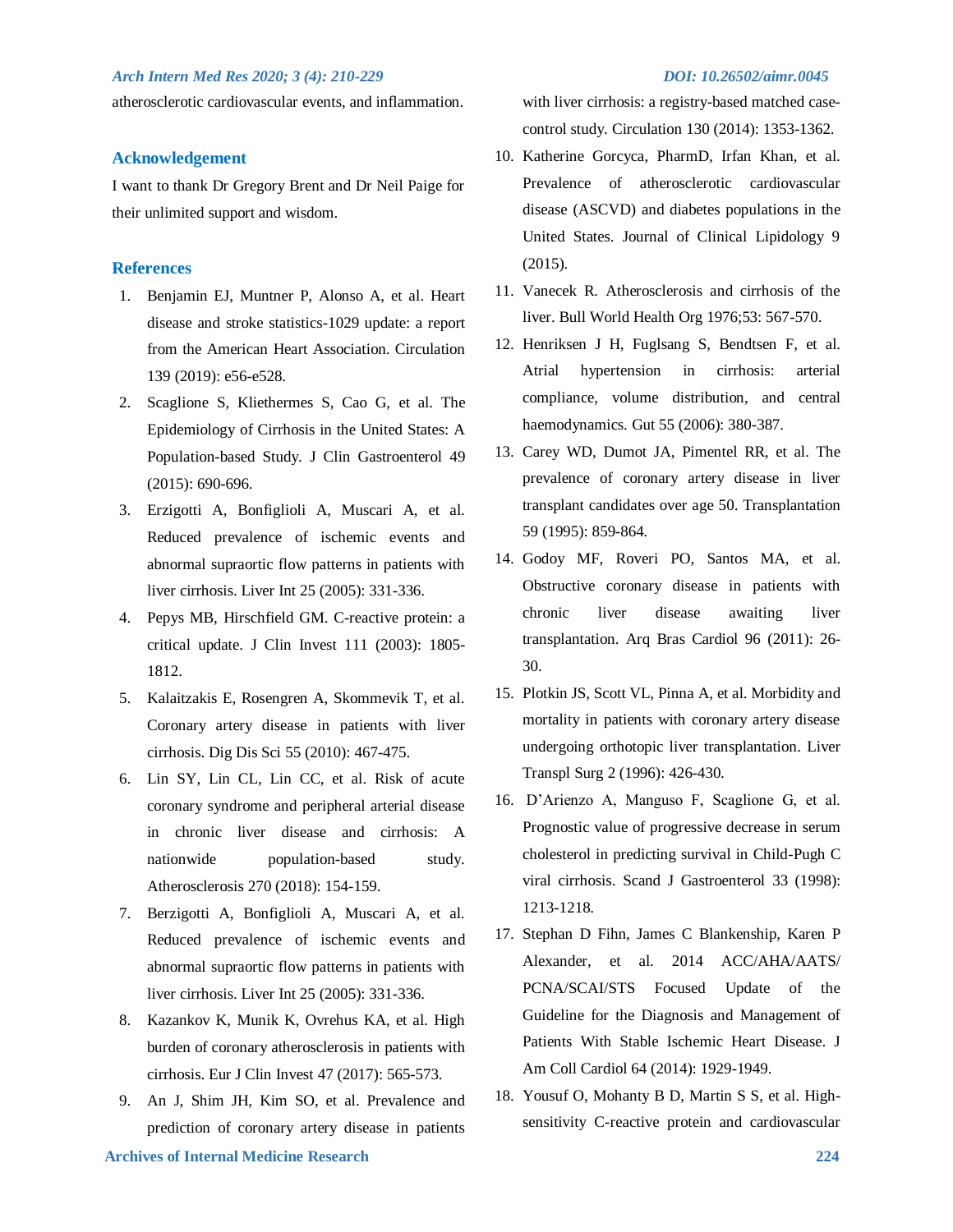disease. A resolute belief or an elusive link?. Journal of the American College of Cardiology 62 (2013): 397-408.

- 19. Balla G, Jacob HS, Eaton JW, et al. Hemin: a possible physiolog- ical mediator of low density lipoprotein oxidation and endothelial injury. Arterioscl Thromb 11 (1991): 1700-1711
- 20. Halina Cichoż-Lach, Agata Michalak. Oxidative stress as a crucial factor in liver diseases. World J Gastroenterol 20 (2014): 8082-8091.
- 21. Gracia-Sancho J, Lavin~a B, Rodríguez-Vilarrupla A, et al. Increased oxidative stress in cirrhotic rat livers: a potential mechanism contributing to reduced nitric oxide bioavailability. Hepatology 47 (2008): e1248-e1256.
- 22. Fukui H. Gut-liver axis in liver cirrhosis: How to manage leaky gut and endotoxemia. World J Hepatol 7 (2015): 425-442.
- 23. Sipeki N, Antal-Szalmas P, Lakatos PL, et al. Immune dysfunction in cirrhosis. World J Gastroenterol 20 (2014): 2564-2577
- 24. Dirchwolf M, Ruf AE. Role of systemic inflammation in cirrhosis: From pathogenesis to prognosis. World J Hepatol 7 (2015): 1974‐1981.
- 25. Kowdley KV. Iron Overload in Patients With Chronic Liver Disease. Gastroenterol Hepatol (N Y) 12 (2016): 695-698.
- 26. Kowdley KV, Belt P, Wilson LA, et al. Serum ferritin is an independent predictor of histologic severity and advanced fibrosis in patients with nonalcoholic fatty liver disease. Hepatology 55 (2012): 77-85.
- 27. Ganz T, Nemeth E. Iron imports. IV. Hepcidin and regulation of body iron metabolism. Am J Physiol Gastrointest Liver Physiol 290 (2006).
- 28. Cornelissen A, Guo L, Sakamoto A, et al. New insights into the role of iron in inflammation and atherosclerosis. EBioMedicine 47 (2019): 598- 606.

- 29. Cominacini L, Pasini AF, Garbin U, et al. Oxidized low density lipoprotein (ox-LDL) binding to ox-LDL receptor-1 in endothelial cells induces the activation of NF- kappaB through an increased production of intracellular reactive oxygen species. J Biol Chem 275 (2000): 12633- 12638.
- 30. Vela D. Low hepcidin in liver fibrosis and cirrhosis; a tale of progressive disorder and a case for a new biochemical marker. Mol Med 24 (2018): 5.
- 31. Galesloot TE, Holewijn S, Kiemeney LA, et al. Serum hepcidin is associated with presence of plaque in postmenopausal women of a general population. Arterioscler Thromb Vasc Biol 34 (2014): 446-456.
- 32. Li JJ, Meng X, Si HP, et al. Hepcidin destabilizes atherosclerotic plaque via overactivating macrophages after erythrophagocytosis. Arterioscler Thromb Vasc Biol 32 (2012): 1158- 1166.
- 33. Wolff B, Volzke H, Ludemann J, et al. Association between high serum ferritin levels and carotid atherosclerosis in the study of health in Pomerania (SHIP). Stroke 35 (2004): 453-457.
- 34. Sempos CT, Looker AC, Gillum RE, et al. Serum ferritin and death from all causes and cardiovascular disease: The NHANES II Mortality Study. National Health and Nutrition Examination Study. Ann. Epidemiol 10 (2000): 441-448.
- 35. Ki-Chul Sung, Seok-Min Kang, Eun-joo Cho, et al. Ferritine is independently associated with the presence of coronary artery calcium in 12033 men. Arterioscler Thromb Vasc Biol 32 (2012): 2525- 2530.
- 36. Silva G, Jeney V, Chora A, et al. Oxidized hemoglobin is an endogenous proinflammatory agonist that targets vascular endothelial cells. J Biol Chem 284 (2009): 29582-29595.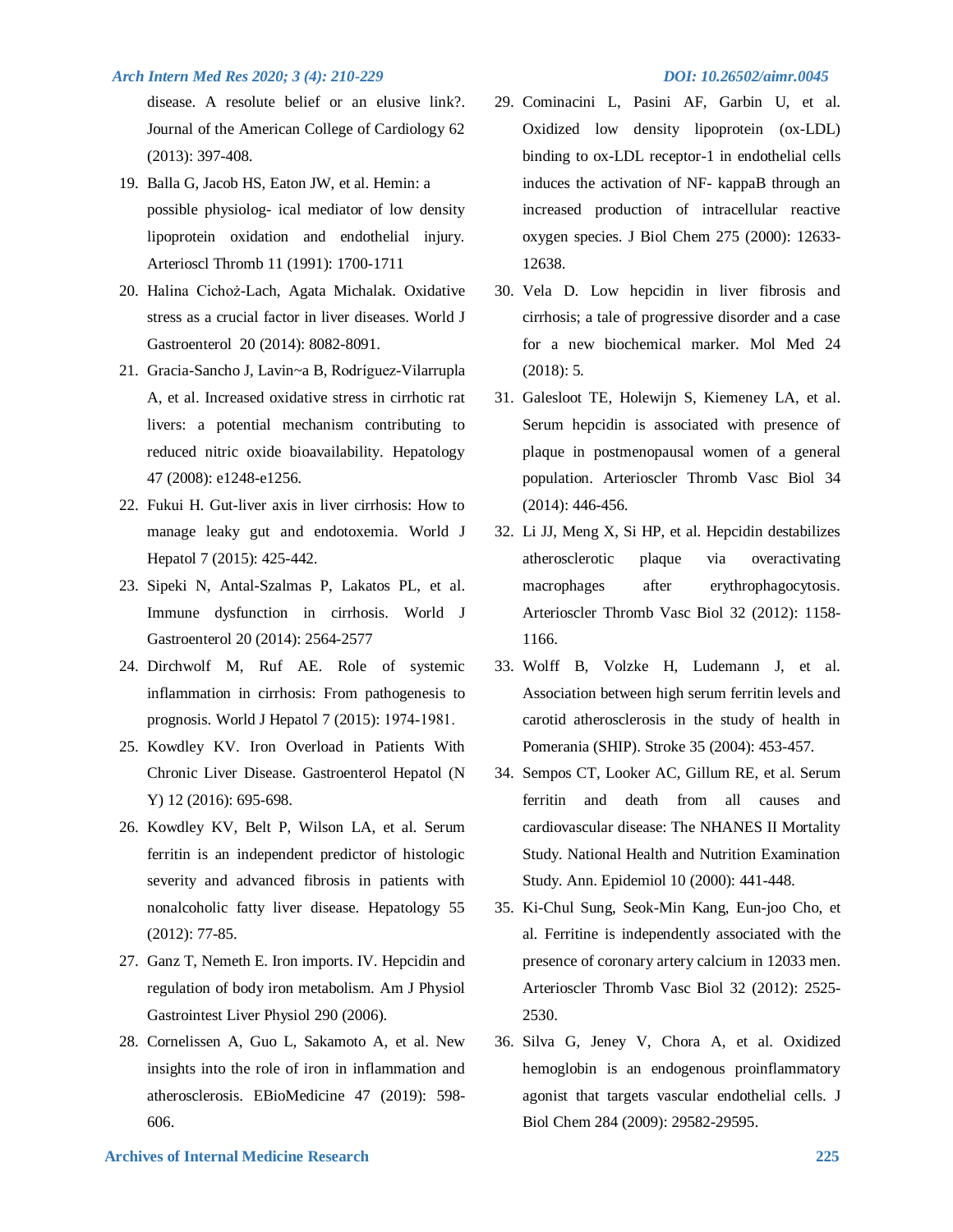37. Emerging Risk Factors Collaboration. C-reactive protein concentration and risk of coronary heart disease, stroke, and mortality: an individual participant meta-analysis. Lancet 375 (2010): 132-140.

38. Simon TG, Trejo MEP, McClelland R, et al. Circulating Interleukin-6 is a biomarker for coronary atherosclerosis in nonalcoholic fatty liver disease: Results from the Multi-Ethnic Study of Atherosclerosis. Int J Cardiol 259 (2018): 198- 204.

| <b>Baseline Characteristic stratified by Cirrhosis</b> |                     |                       |                |  |
|--------------------------------------------------------|---------------------|-----------------------|----------------|--|
| <b>Cirrhosis</b><br><b>Medication</b>                  |                     |                       | <b>P-Value</b> |  |
|                                                        | No (N=487 (78.17%)  | Yes $(136 (21.83%)$   |                |  |
| <b>ACE</b> Inhibitor (yes)                             | 92 (18.89%)         | 29 (21.32%)           | 0.52           |  |
| ARB (yes)                                              | 28 (5.75%)          | 11 (8.09%)            | 0.31           |  |
| $\overline{CCB(yes)}$                                  | 51(10.47%)          | 28 (20.59%)           | 0.003          |  |
| Beta-Blocker (yes)                                     | 64(13.14%)          | 33 (24.26%)           | 0.003          |  |
| Potassium sparing diuretics (yes)                      | $4(0.82\%)$         | 34(25%)               | $\sqrt{0.001}$ |  |
| Diuretics (yes)                                        | 41(8.24%)           | 45 (33.09%)           | $\sqrt{0.001}$ |  |
| ASA (yes)                                              | 68 (13.96%)         | 29 (21.32%)           | 0.03           |  |
| Plavix (yes)                                           | 5(1.03%)            | $3(2.21\%)$           | 0.38           |  |
| Metformin (yes)                                        | 77(15.81%)          | 22(16.18%)            | 0.89           |  |
| Statin (yes)                                           | 141(28.95%)         | 42 (30.88%)           | 0.67           |  |
| <b>Baseline Characteristic stratified by CVD</b>       |                     |                       |                |  |
| <b>Medication</b>                                      | <b>CVD</b>          |                       | P-Value        |  |
|                                                        | Yes $(N=38,6.10\%)$ | No $(N=585, 93.90\%)$ |                |  |
| ACE inhibitor (yes)                                    | 11(28.95%)          | $110(18.80\%)$        | 0.13           |  |
| ARB (yes)                                              | 3(6.15%)            | 36 (7.89%)            | 0.72           |  |
| $\overline{CCB(yes)}$                                  | 15(39.47)           | 64(10.94)             | $\sqrt{0.001}$ |  |
| Beta-Blocker (yes)                                     | 18(47.37%)          | 79 (13.50%)           | $\sqrt{0.001}$ |  |
| Potassium sparing diuretics (yes)                      | 7(18.42)            | 31(5.30)              | 0.005          |  |
| Diuretics (yes)                                        | 11 (28.95%)         | 75(12.82)             | 0.01           |  |
| $\overline{ASA(yes)}$                                  | 21(55.26%)          | 76 (12.99%)           | $\sqrt{0.001}$ |  |
| Plavix (yes)                                           | 6(15.79%)           | $2(0.34\%)$           | $\sqrt{0.001}$ |  |
| Metformin (yes)                                        | 11 (28.95%)         | 88 (15.04%)           | 0.03           |  |
| Statin (yes)                                           | 21(55.26%)          | 162(27.69%)           | 0.0007         |  |

# **Supplement**

**Supplement Table 1:** This table shows the distribution of blood pressure, metformin, statin use and also antiplatelet agents stratified by both cirrhosis and ASCVD events. ARB; angiotensin II receptor blocker, ACE: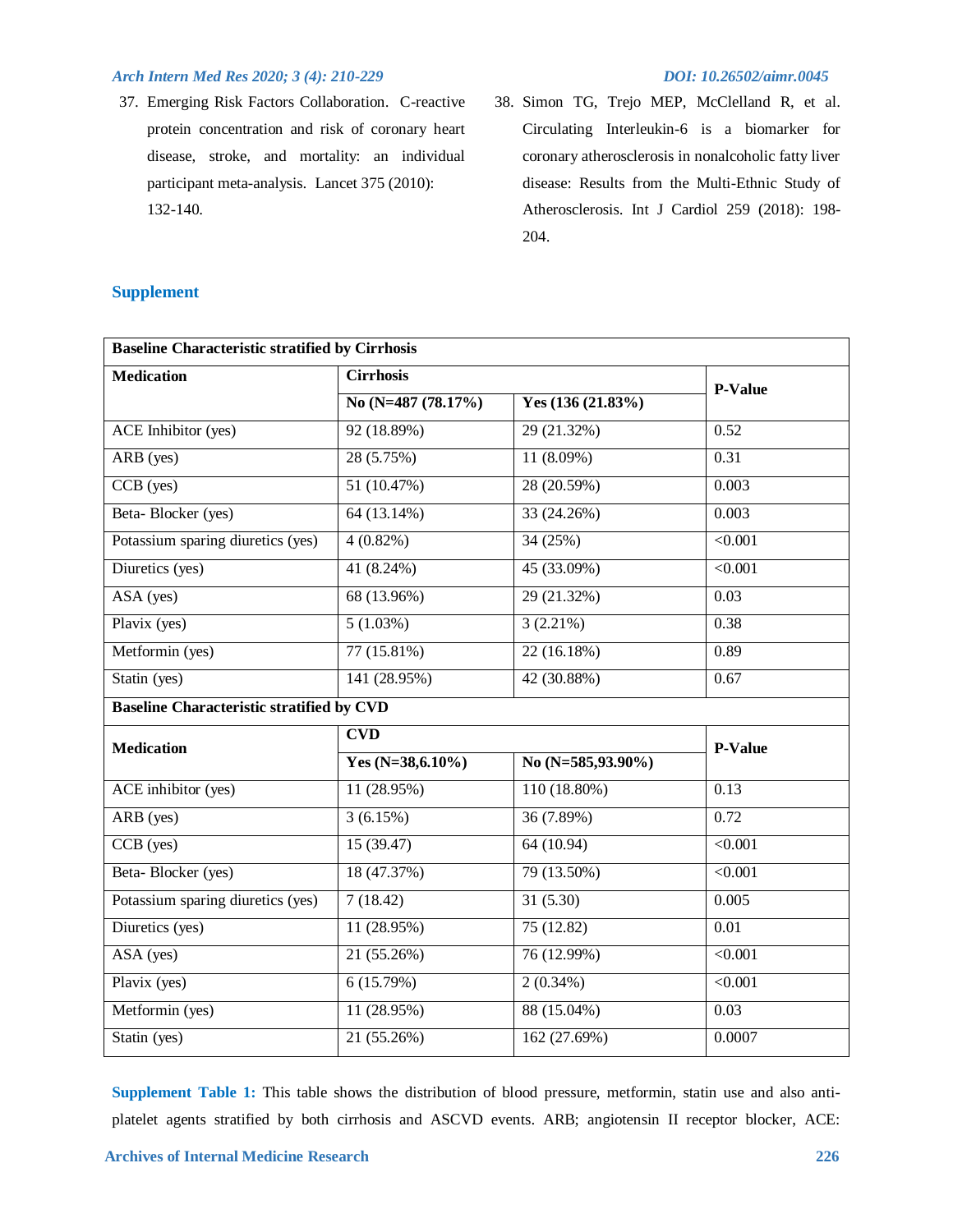angiotensin converting enzyme inhibitor, CCB: calcium channel blockers, B-blocker: beta blockers. ASA: aspirin, statin (Simvastatin, Atorvastatin, Rosuvastatin, Pravastatin).

| Multivariate Cox-regression, all risk factors vs ASCVD events (Full model) |                      |         |  |  |  |
|----------------------------------------------------------------------------|----------------------|---------|--|--|--|
| <b>Characteristics</b>                                                     | HR (95% CI)          | P-value |  |  |  |
| <b>Cirrhosis</b>                                                           |                      |         |  |  |  |
| Yes vs No                                                                  | $4.32(1.94-10.19)$   | 0.003   |  |  |  |
| Age                                                                        |                      |         |  |  |  |
| 65 and above                                                               | $4.39(1.91-10.62)$   | 0.004   |  |  |  |
| Race                                                                       |                      |         |  |  |  |
| Other vs AA                                                                | $0.57(0.7-3.19)$     | 0.53    |  |  |  |
| White vs AA                                                                | $1.31(0.44-4.96)$    | 0.63    |  |  |  |
| white vs other                                                             | $2.29(0.64 - 14.64)$ | 0.22    |  |  |  |
| <b>Diabetes category</b>                                                   |                      |         |  |  |  |
| Yes vs No                                                                  | $1.15(0.49-2.61)$    | 0.72    |  |  |  |
| <b>Hypertension category</b>                                               |                      |         |  |  |  |
| Yes vs No                                                                  | $1.26(0.51-3.26)$    | 0.61    |  |  |  |
| <b>Current smoking history</b>                                             |                      |         |  |  |  |
| Yes vs No                                                                  | $0.75(0.28-1.75)$    | 0.52    |  |  |  |
| <b>Continuous variables</b>                                                |                      |         |  |  |  |
| <b>Total Cholesterol</b>                                                   | $1(0.98-1.02)$       | 0.37    |  |  |  |
| <b>LDL</b>                                                                 | $0.98(0.96-1.01)$    | 0.25    |  |  |  |
| HDL                                                                        | $0.96(0.93-0.99)$    | 0.03    |  |  |  |
| Systolic BP                                                                | $0.97(0.94-1)$       | 0.08    |  |  |  |
| Diastolic BP                                                               | $0.99(0.95-1.04)$    | 0.82    |  |  |  |
| <b>BMI</b>                                                                 | $0.32(0.01-4.48)$    | 0.41    |  |  |  |

**Supplement Table 2:** This table shows the full model adjusting for all the risk factors, cirrhosis, age 65 and above, white vs other race category, HDL are all significant. The model built by backward stepwise elimination included only cirrhosis and age categories. HR=hazard ratio, CI= confidence interval. All P-values are from effect-Wald tests. Cirrhosis stays a strong risk factor for ASCVD event even after adjusting for other covariates. LDL: low density lipoprotein (mg/dl), HDL: high density lipoprotein (mg/dl), Total cholesterol (mg/dl), BP: Blood Pressure (MMHG), BMI: body mass index (kg/m^2).

| Etiology of liver disease stratified by cirrhosis |                     |                      |
|---------------------------------------------------|---------------------|----------------------|
|                                                   | <b>Cirrhosis No</b> | <b>Cirrhosis Yes</b> |
| <b>NAFLD</b>                                      | 306 (64.01%)        | 19 (13.97%)          |
| Alcoholic                                         | 75 (15.69%)         | 44 (32.35%)          |

 **Archives of Internal Medicine Research 227**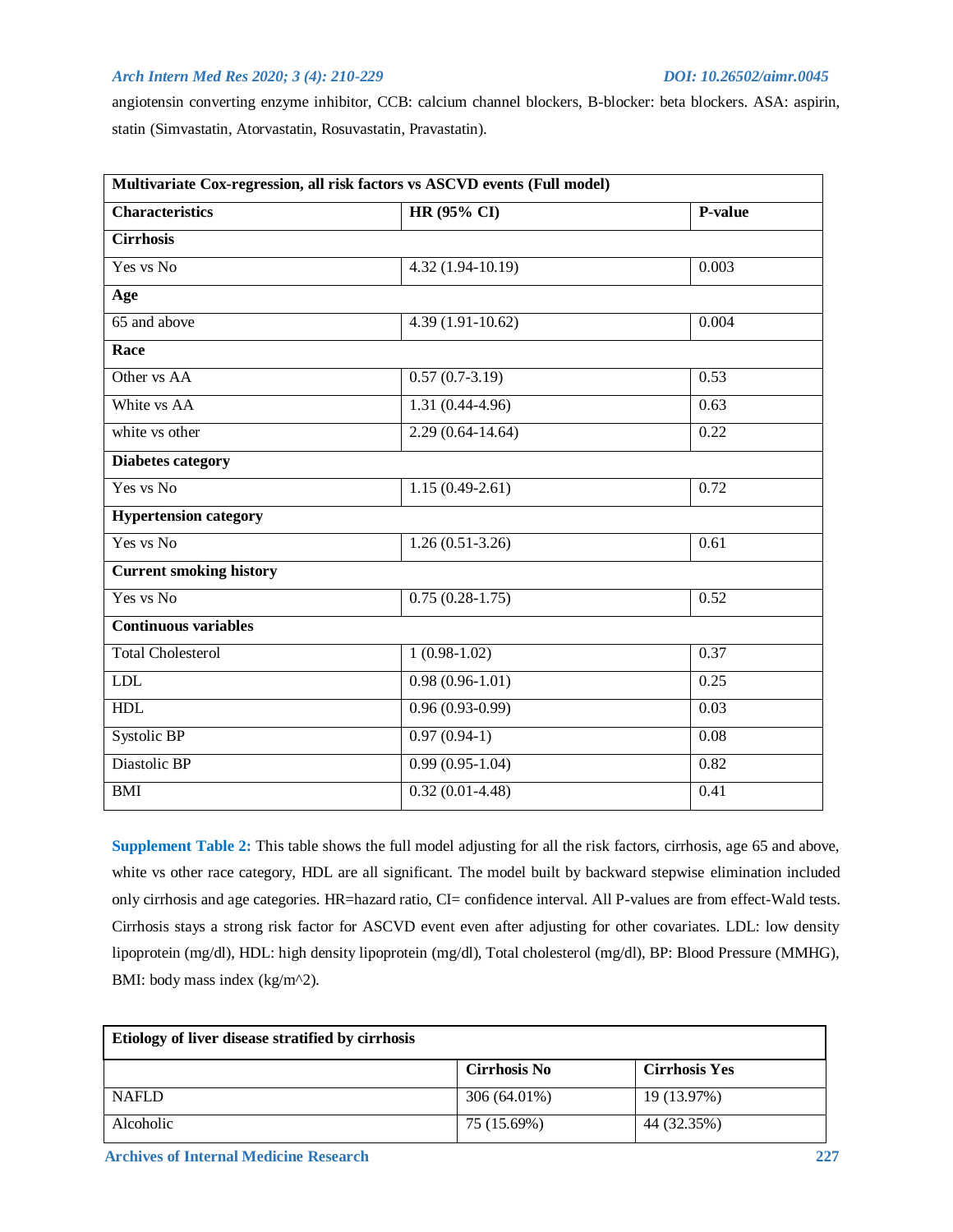| Hep C                     | 26 (5.43%)  | 51 (37.5%)       |
|---------------------------|-------------|------------------|
| Hep B                     | $5(1.04\%)$ | 3(2.20)          |
| NAFLD and alcoholic       | 31 (6.48%)  | 3(2.20)          |
| Hep C and alcoholic       | 9(1.88)     | 5(3.67)          |
| Hep c and Hep B           | 3(0.62)     | $\theta$         |
| Hep B, Hep c and alcohol  | 1(0.20)     | $\mathbf{0}$     |
| NAFLD, Hep c and alcohol  | 1(0.20)     | $\mathbf{0}$     |
| NAFLD and Hep C           | 2(0.41)     | 4(2.94)          |
| Idiopathic                | 1(0.20)     | 1(0.73)          |
| Primary Biliary cirrhosis | $\Omega$    | 1(0.73)          |
| Hep B and alcohol         | 3(0.62)     | $\Omega$         |
| Hemochromatosis           | $\theta$    | 1(0.73)          |
| Missing                   | 21 (4.39)   | 4(2.94)          |
| NAFLD and Hep B           | 2(0.41)     | $\mathbf{0}$     |
| NAFLD, Hep B and alcohol  | 1(0.20)     | $\boldsymbol{0}$ |

**Supplement Table 3:** This table shows the etiology of liver disease stratified by cirrhosis, NAFLD (non-alcoholic fatty liver disease), Hep C (hepatitis c), Hep B (hepatitis B).

| Etiology of liver disease stratified by ASCVD |                  |  |
|-----------------------------------------------|------------------|--|
| <b>NAFLD</b>                                  | 10               |  |
| Alcoholic                                     | 7                |  |
| Hep C                                         | 12               |  |
| Hep B                                         | 1                |  |
| NAFLD and alcoholic                           | $\boldsymbol{0}$ |  |
| Hep C and alcoholic                           | 1                |  |
| Hep c and Hep B                               | $\boldsymbol{0}$ |  |
| Hep B, Hep c and alcohol                      | $\boldsymbol{0}$ |  |
| NAFLD, Hep c and alcohol                      | $\overline{0}$   |  |
| NAFLD and Hep C                               | 3                |  |
| Idiopathic                                    | $\mathbf{0}$     |  |
| Primary Biliary cirrhosis                     | $\boldsymbol{0}$ |  |
| Hep B and alcohol                             | $\boldsymbol{0}$ |  |
| Hemochromatosis                               | 1                |  |
| NAFLD and Hep B                               | 1                |  |
| NAFLD, Hep B and alcohol                      | $\mathbf{0}$     |  |

**Supplement Table 4:** Etiology of liver disease in patients with ASCVD events.